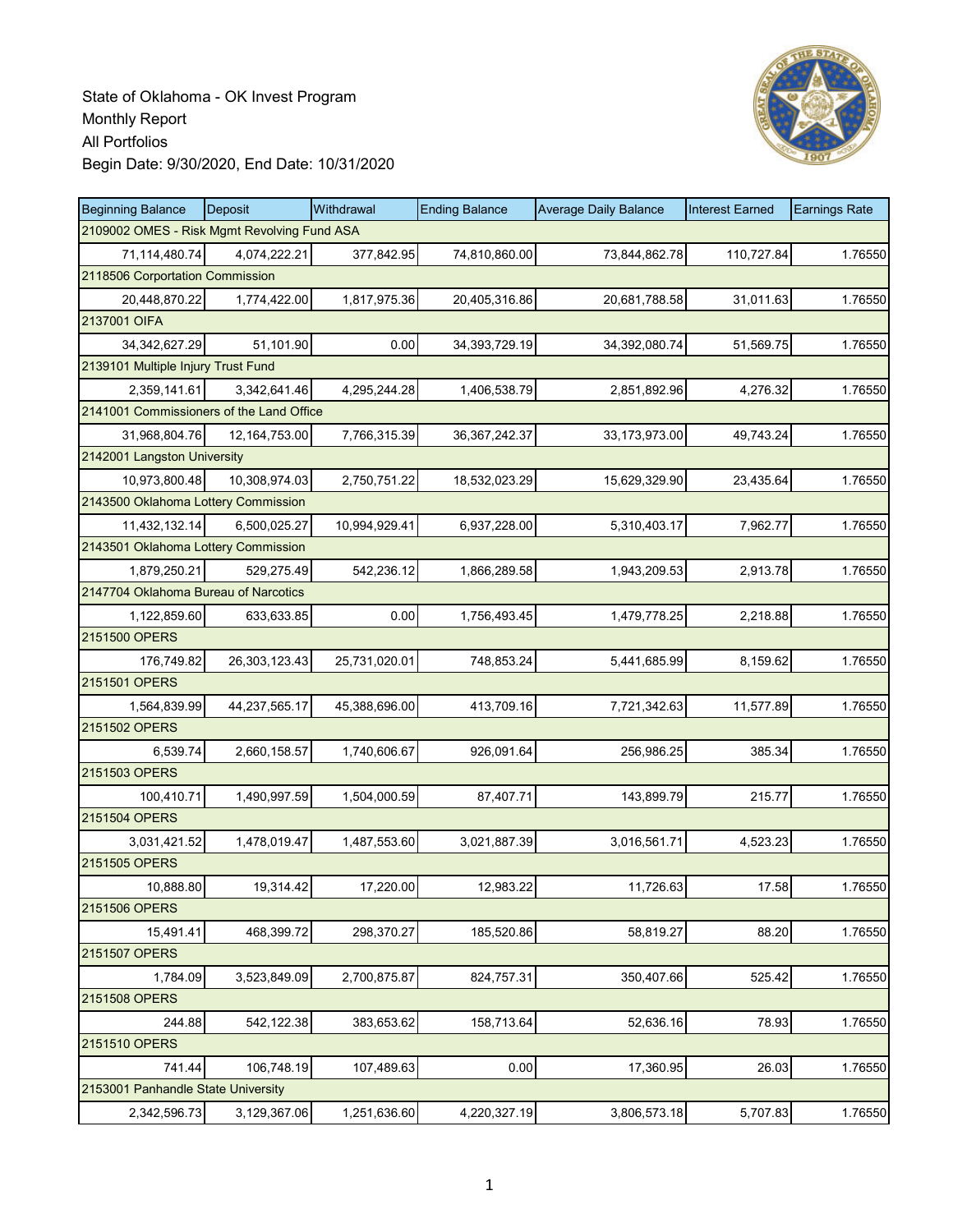| <b>Beginning Balance</b>                  | Deposit                   | Withdrawal     | <b>Ending Balance</b> | <b>Average Daily Balance</b> | <b>Interest Earned</b> | <b>Earnings Rate</b> |  |  |  |  |
|-------------------------------------------|---------------------------|----------------|-----------------------|------------------------------|------------------------|----------------------|--|--|--|--|
|                                           | 2155701 OK Police Pension |                |                       |                              |                        |                      |  |  |  |  |
| 24,226,239.03                             | 9,500,825.37              | 13,208,160.24  | 20,518,904.16         | 28, 158, 351. 95             | 42,222.48              | 1.76550              |  |  |  |  |
| 2169502 Tax Commission                    |                           |                |                       |                              |                        |                      |  |  |  |  |
| 389,501,593.18                            | 392.276.494.99            | 385,627,911.78 | 396, 150, 176.39      | 216,068,556.62               | 323,987.40             | 1.76550              |  |  |  |  |
|                                           | 2169505 Tax Commission    |                |                       |                              |                        |                      |  |  |  |  |
| 0.00                                      | 8,271.43                  | 0.00           | 8,271.43              | 800.46                       | 1.20                   | 1.76550              |  |  |  |  |
| 2169520 Tax Commission                    |                           |                |                       |                              |                        |                      |  |  |  |  |
| 1,197,554.98                              | 4,272,760.53              | 5,201,704.34   | 268,611.17            | 4,171,284.88                 | 6,254.70               | 1.76550              |  |  |  |  |
| 2169521 Tax Commission                    |                           |                |                       |                              |                        |                      |  |  |  |  |
| 64,069,783.38                             | 63,636,383.01             | 64,279,312.06  | 63,426,854.33         | 38,680,400.83                | 57,999.94              | 1.76550              |  |  |  |  |
| 2174007 State Treasurer                   |                           |                |                       |                              |                        |                      |  |  |  |  |
| 404,263.43                                | 110,335.66                | 0.00           | 514,599.09            | 511,039.88                   | 766.29                 | 1.76550              |  |  |  |  |
| 2183006 DHS - CSED                        |                           |                |                       |                              |                        |                      |  |  |  |  |
| 30,785,714.14                             | 4,909,726.71              | 7,053,424.47   | 28,642,016.38         | 28,651,999.60                | 42,962.69              | 1.76550              |  |  |  |  |
| 7200039 Oklahoma Boll Weevil Eradication  |                           |                |                       |                              |                        |                      |  |  |  |  |
| 3,098,933.43                              | 9,216.34                  | 41,135.34      | 3,067,014.43          | 3,085,337.45                 | 4,626.36               | 1.76550              |  |  |  |  |
| 7200320 Department of Wildlife            |                           |                |                       |                              |                        |                      |  |  |  |  |
| 1,262,088.76                              | 3,493,451.31              | 4,048,895.53   | 706,644.54            | 1,426,109.35                 | 2,138.40               | 1.76550              |  |  |  |  |
| 7200359 OERB                              |                           |                |                       |                              |                        |                      |  |  |  |  |
| 12,728,648.53                             | 784,195.43                | 1,027,948.03   | 12,484,895.93         | 12,831,746.77                | 19,240.76              | 1.76550              |  |  |  |  |
| 7200370 OIFA                              |                           |                |                       |                              |                        |                      |  |  |  |  |
| 574,578.16                                | 51,756.73                 | 62,342.62      | 563,992.27            | 549,109.99                   | 823.37                 | 1.76550              |  |  |  |  |
| 7200391 Multiple Injury Trust Fund        |                           |                |                       |                              |                        |                      |  |  |  |  |
| 211,747.77                                | 338.94                    | 107,381.97     | 104,704.74            | 155,998.49                   | 233.91                 | 1.76550              |  |  |  |  |
| 7200410 Commissioners of the Land Office  |                           |                |                       |                              |                        |                      |  |  |  |  |
| 1,990,160.10                              | 11,633.20                 | 36,937.44      | 1,964,855.86          | 1,977,347.23                 | 2,964.96               | 1.76550              |  |  |  |  |
| 7200435 Oklahoma Lottery Commission       |                           |                |                       |                              |                        |                      |  |  |  |  |
| 4,659,404.79                              | 9,278,189.91              | 8,199,549.50   | 5,738,045.20          | 7,600,599.72                 | 11,396.84              | 1.76550              |  |  |  |  |
| 7200515 OPERS                             |                           |                |                       |                              |                        |                      |  |  |  |  |
| 438,847.76                                | 500,000.00                | 605,518.67     | 333,329.09            | 533,256.14                   | 799.60                 | 1.76550              |  |  |  |  |
| 7200557 Oklahoma Police Pension           |                           |                |                       |                              |                        |                      |  |  |  |  |
| 0.00                                      | 206,536.98                | 206,536.98     | 0.00                  | 26,205.27                    | 39.29                  | 1.76550              |  |  |  |  |
| 7200588 Real Estate Commission            |                           |                |                       |                              |                        |                      |  |  |  |  |
| 432,998.24                                | 135,962.89                | 101,522.98     | 467,438.15            | 480,931.17                   | 721.14                 | 1.76550              |  |  |  |  |
| 7200830 Department of Human Services      |                           |                |                       |                              |                        |                      |  |  |  |  |
| 54,843.96                                 | 81.61                     | 0.00           | 54,925.57             | 54,922.94                    | 82.36                  | 1.76550              |  |  |  |  |
| 7201825 University Hospitals Authority    |                           |                |                       |                              |                        |                      |  |  |  |  |
| 1,536,582.50                              | 1,526,759.52              | 4,891.92       | 3,058,450.10          | 2,714,928.16                 | 4,070.94               | 1.76550              |  |  |  |  |
| 7205090 OMES Risk Management Division/DSC |                           |                |                       |                              |                        |                      |  |  |  |  |
| 29,896,752.19                             | 1,032,517.02              | 1,000,923.14   | 29,928,346.07         | 30,223,352.23                | 45,318.88              | 1.76550              |  |  |  |  |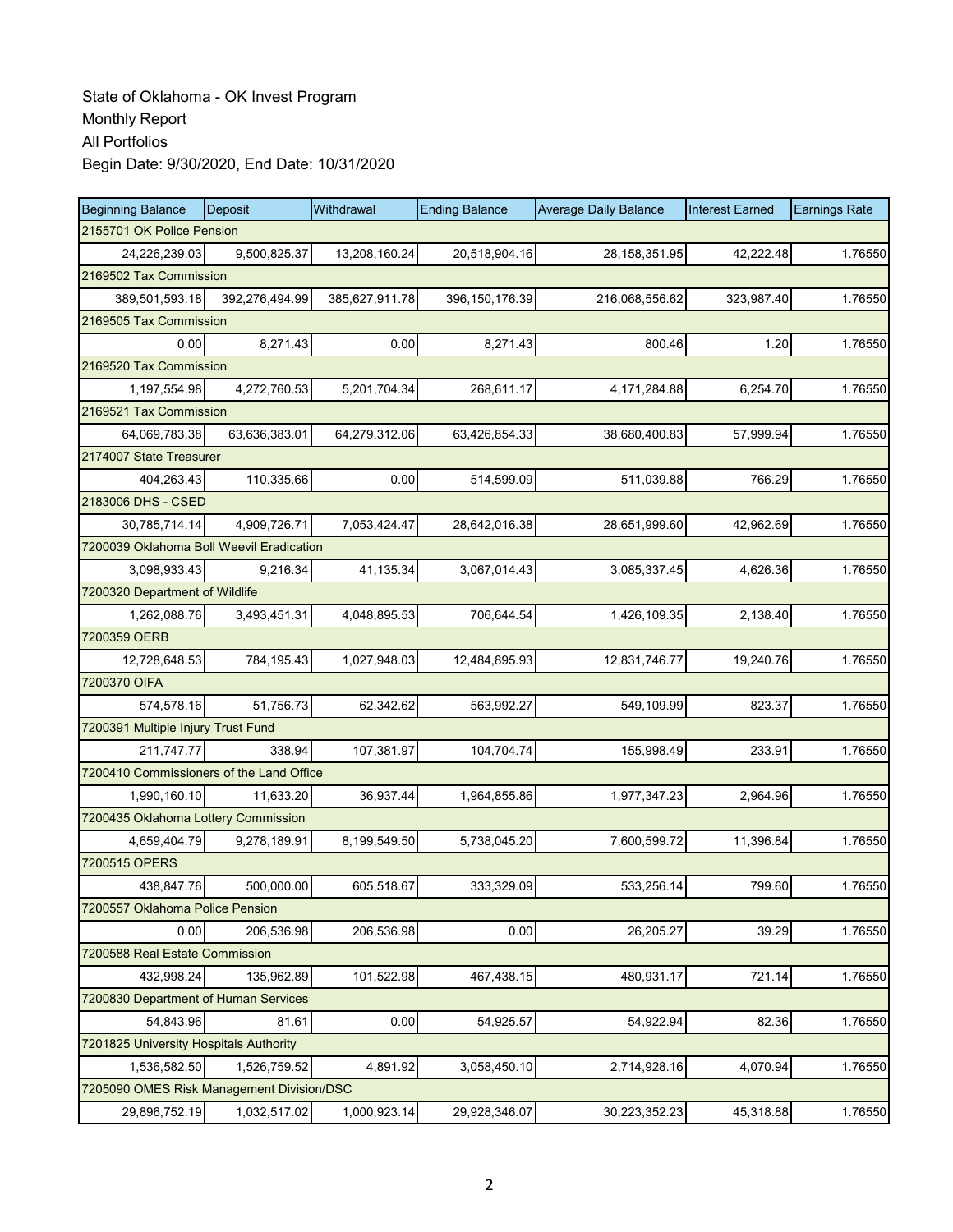| <b>Beginning Balance</b>                          | <b>Deposit</b> | Withdrawal    | <b>Ending Balance</b> | <b>Average Daily Balance</b> | <b>Interest Earned</b> | <b>Earnings Rate</b> |  |  |
|---------------------------------------------------|----------------|---------------|-----------------------|------------------------------|------------------------|----------------------|--|--|
| 7205204 JM Davis Arms & Historical Museum         |                |               |                       |                              |                        |                      |  |  |
| 3,463.73                                          | 5.15           | 0.00          | 3,468.88              | 3,468.71                     | 5.20                   | 1.76550              |  |  |
| 7205320 Department of Wildlife                    |                |               |                       |                              |                        |                      |  |  |
| 751,508.86                                        | 181,358.03     | 14,891.61     | 917,975.28            | 825,577.57                   | 1,237.93               | 1.76550              |  |  |
| 7205359 Sustaining OK Energy Resources            |                |               |                       |                              |                        |                      |  |  |
| 5,854,899.54                                      | 85,302.48      | 47,117.66     | 5,893,084.36          | 5,907,098.50                 | 8,857.49               | 1.76550              |  |  |
| 7205435 Oklahoma Lottery Commission               |                |               |                       |                              |                        |                      |  |  |
| 116,124.11                                        | 37.879.78      | 0.00          | 154,003.89            | 141,285.19                   | 211.85                 | 1.76550              |  |  |
| 7205515 OPERS                                     |                |               |                       |                              |                        |                      |  |  |
| 305,261.15                                        | 87,423.13      | 0.00          | 392,684.28            | 339,436.71                   | 508.97                 | 1.76550              |  |  |
| 7205563 OK Bd for Private Vocational Schools      |                |               |                       |                              |                        |                      |  |  |
| 143,383.12                                        | 2,062.07       | 18,956.62     | 126,488.57            | 136,777.08                   | 205.09                 | 1.76550              |  |  |
| 7205630 Oklahoma Department of Securities         |                |               |                       |                              |                        |                      |  |  |
| 956,866.96                                        | 3,529.63       | 0.00          | 960,396.59            | 960,079.51                   | 1,439.61               | 1.76550              |  |  |
| 7205807 Oklahoma Health Care Authority            |                |               |                       |                              |                        |                      |  |  |
| 8,021,510.86                                      | 34,276,962.35  | 35,991,548.83 | 6,306,924.38          | 14,334,787.05                | 21,494.52              | 1.76550              |  |  |
| 7210270 State Election Board                      |                |               |                       |                              |                        |                      |  |  |
| 4,227,756.72                                      | 0.00           | 47,772.27     | 4,179,984.45          | 4,188,656.01                 | 6,280.75               | 1.76550              |  |  |
| 7210320 Department of Wildlife                    |                |               |                       |                              |                        |                      |  |  |
| 7,771,428.39                                      | 306,814.63     | 88,305.29     | 7,989,937.73          | 7,848,977.53                 | 11,769.27              | 1.76550              |  |  |
| 7210350 Oklahoma Historical Society               |                |               |                       |                              |                        |                      |  |  |
| 28.93                                             | 0.04           | 0.00          | 28.97                 | 28.97                        | 0.04                   | 1.76550              |  |  |
| 7210400 Office of Juvenile Affairs                |                |               |                       |                              |                        |                      |  |  |
| 31,297.67                                         | 46.57          | 0.00          | 31,344.24             | 31,342.74                    | 47.00                  | 1.76550              |  |  |
| 7210410 Commissioners of the Land Office          |                |               |                       |                              |                        |                      |  |  |
| 130,128.22                                        | 193.63         | 0.00          | 130,321.85            | 130,315.60                   | 195.40                 | 1.76550              |  |  |
| 7210515 OPERS                                     |                |               |                       |                              |                        |                      |  |  |
| 111,983.85                                        | 14,171.63      | 0.00          | 126, 155.48           | 118,296.03                   | 177.38                 | 1.76550              |  |  |
| 7210570 State Board of Licensure for Professional |                |               |                       |                              |                        |                      |  |  |
| 363,794.16                                        | 714.92         | 0.00          | 364,509.08            | 364,486.02                   | 546.53                 | 1.76550              |  |  |
| 7210588 Real Estate Commission                    |                |               |                       |                              |                        |                      |  |  |
| 542,504.71                                        | 21,009.80      | 69,439.50     | 494,075.01            | 537,891.69                   | 806.55                 | 1.76550              |  |  |
| 7215270 State of Oklahoma Election Board          |                |               |                       |                              |                        |                      |  |  |
| 10,205,654.61                                     | 15,195.65      | 124,099.67    | 10,096,750.59         | 10,172,432.00                | 15,253.21              | 1.76550              |  |  |
| 7215320 Department of Wildlife                    |                |               |                       |                              |                        |                      |  |  |
| 3,621,977.40                                      | 19,133.02      | 0.00          | 3,641,110.42          | 3,636,056.13                 | 5,452.14               | 1.76550              |  |  |
| 7215566 Tourism & Recreation Department           |                |               |                       |                              |                        |                      |  |  |
| 13,787,188.40                                     | 1,686,891.02   | 2,216,277.72  | 13,257,801.70         | 13,606,993.98                | 20,403.22              | 1.76550              |  |  |
| 7215585 Department of Public Safety               |                |               |                       |                              |                        |                      |  |  |
| 383,208.98                                        | 155,827.33     | 6,015.86      | 533,020.45            | 390,079.84                   | 584.91                 | 1.76550              |  |  |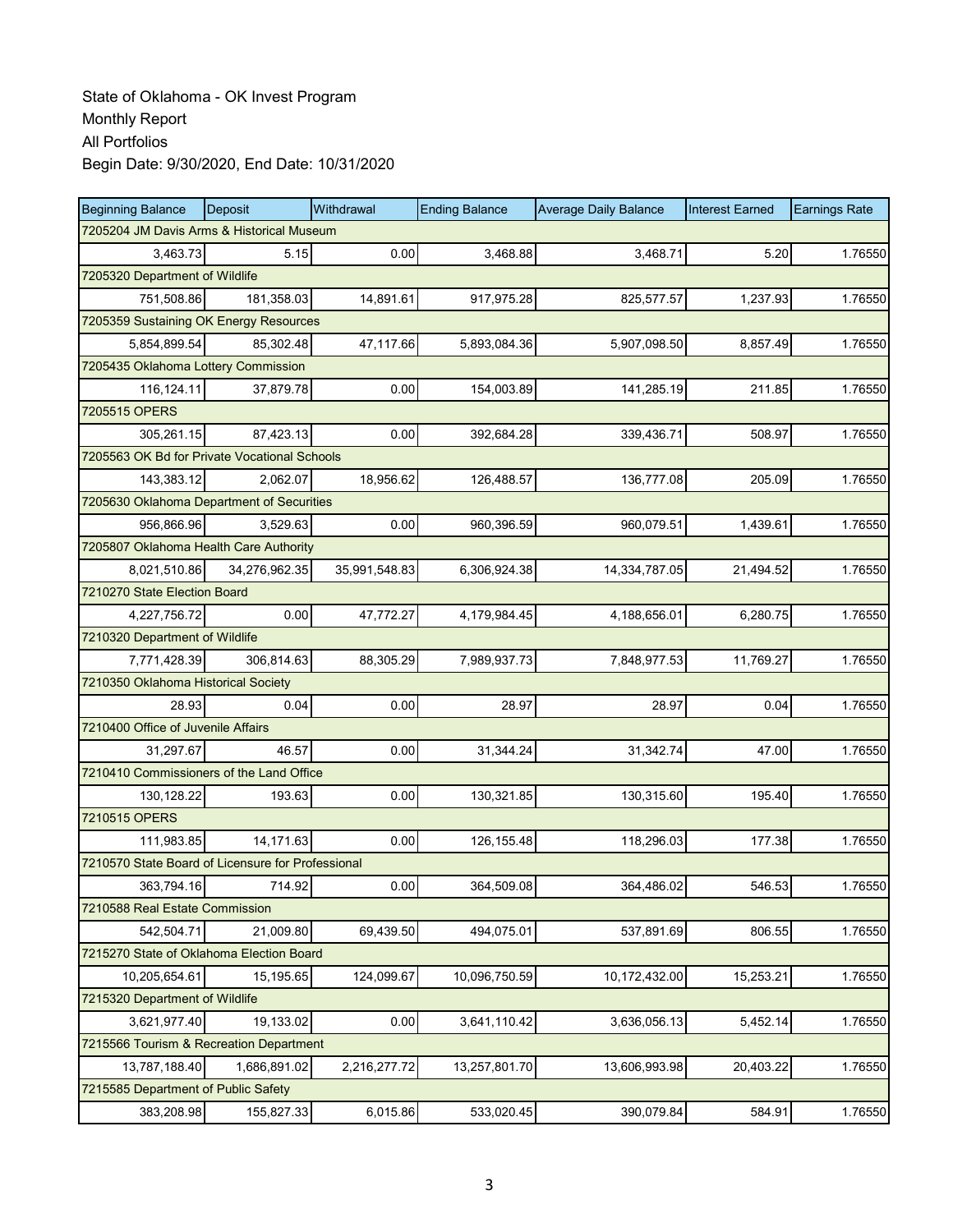| <b>Beginning Balance</b>                      | Deposit      | Withdrawal   | <b>Ending Balance</b> | <b>Average Daily Balance</b> | <b>Interest Earned</b> | <b>Earnings Rate</b> |  |  |
|-----------------------------------------------|--------------|--------------|-----------------------|------------------------------|------------------------|----------------------|--|--|
| 7215670 JD McCarty Center                     |              |              |                       |                              |                        |                      |  |  |
| 879,087.96                                    | 2.464.33     | 0.00         | 881,552.29            | 881,062.51                   | 1,321.12               | 1.76550              |  |  |
| 7215825 University Hospitals Authority        |              |              |                       |                              |                        |                      |  |  |
| 2,289,219.05                                  | 4,901.17     | 2,482.81     | 2,291,637.41          | 2,291,034.59                 | 3,435.33               | 1.76550              |  |  |
| 7216805 Department of Rehabilitation Services |              |              |                       |                              |                        |                      |  |  |
| 731,786.64                                    | 12,237.65    | 20,380.19    | 723,644.10            | 724,802.87                   | 1,086.82               | 1.76550              |  |  |
| 7220090 OSF Building Project Fund             |              |              |                       |                              |                        |                      |  |  |
| 0.42                                          | 0.00         | 0.00         | 0.42                  | 0.42                         | 0.00                   | 1.76550              |  |  |
| 7220320 Dept of Wildlife Conservation         |              |              |                       |                              |                        |                      |  |  |
| 4,354,140.73                                  | 37,583.06    | 6,090.00     | 4,385,633.79          | 4,374,978.85                 | 6,560.13               | 1.76550              |  |  |
| 7220585 Department of Public Safety           |              |              |                       |                              |                        |                      |  |  |
| 4,399,013.20                                  | 1,339,992.58 | 87,313.28    | 5,651,692.50          | 4,448,578.26                 | 6,670.49               | 1.76550              |  |  |
| 7220830 Department of Human Services          |              |              |                       |                              |                        |                      |  |  |
| 13,551.62                                     | 20.16        | 0.00         | 13,571.78             | 13,571.13                    | 20.35                  | 1.76550              |  |  |
| 7225040 Department of Agriculture             |              |              |                       |                              |                        |                      |  |  |
| 372,572.22                                    | 853.85       | 0.00         | 373,426.07            | 373,398.53                   | 559.90                 | 1.76550              |  |  |
| 7225830 Department of Human Services          |              |              |                       |                              |                        |                      |  |  |
| 3,168,347.16                                  | 6.099.92     | 0.00         | 3, 174, 447.08        | 3,173,374.76                 | 4,758.37               | 1.76550              |  |  |
| 7230220 Oklahoma Crime Victims Compensation   |              |              |                       |                              |                        |                      |  |  |
| 2,275,672.58                                  | 276,169.30   | 502,204.40   | 2,049,637.48          | 2,233,844.45                 | 3,349.57               | 1.76550              |  |  |
| 7230345 Department of Transportation          |              |              |                       |                              |                        |                      |  |  |
| 2,137,250.22                                  | 442, 167.42  | 0.00         | 2,579,417.64          | 2,329,730.67                 | 3,493.35               | 1.76550              |  |  |
| 7230695 Tax Commission                        |              |              |                       |                              |                        |                      |  |  |
| 500,349.00                                    | 32,435.90    | 22,488.67    | 510,296.23            | 524,105.78                   | 785.88                 | 1.76550              |  |  |
| 7230807 Health Care Authority                 |              |              |                       |                              |                        |                      |  |  |
| 23,593.28                                     | 6,665,242.80 | 6,669,171.40 | 19,664.68             | 2,353,344.10                 | 3,528.76               | 1.76550              |  |  |
| 7235605 Regents for Higher Education          |              |              |                       |                              |                        |                      |  |  |
| 2,393,700.24                                  | 1,752,208.94 | 2,131,961.00 | 2,013,948.18          | 2,046,393.25                 | 3,068.50               | 1.76550              |  |  |
| 7240807 Health Care Authority                 |              |              |                       |                              |                        |                      |  |  |
| 13,665,443.63                                 | 20,334.20    | 0.00         | 13,685,777.83         | 13,685,121.89                | 20,520.37              | 1.76550              |  |  |
| 7244090 OMES Dept of Central Services         |              |              |                       |                              |                        |                      |  |  |
| 1,019,658.43                                  | 258,480.59   | 418,999.54   | 859,139.48            | 1,047,978.47                 | 1,571.41               | 1.76550              |  |  |
| 7245807 Health Care Authority                 |              |              |                       |                              |                        |                      |  |  |
| 18,371,480.12                                 | 6,977,016.33 | 6,395,412.39 | 18,953,084.06         | 19,935,988.01                | 29,893.33              | 1.76550              |  |  |
| 7255090 Department of Central Services        |              |              |                       |                              |                        |                      |  |  |
| 1,146,766.14                                  | 2,442.27     | 0.00         | 1,149,208.41          | 1,148,835.66                 | 1,722.64               | 1.76550              |  |  |
| 7255585 Oklahoma Dept of Public Safety        |              |              |                       |                              |                        |                      |  |  |
| 22,133.29                                     | 32.93        | 0.00         | 22,166.22             | 22,165.16                    | 33.24                  | 1.76550              |  |  |
| 7260090 OMES Risk Management Division         |              |              |                       |                              |                        |                      |  |  |
| 4,675,692.14                                  | 693,760.10   | 0.00         | 5,369,452.24          | 5,070,798.80                 | 7,603.49               | 1.76550              |  |  |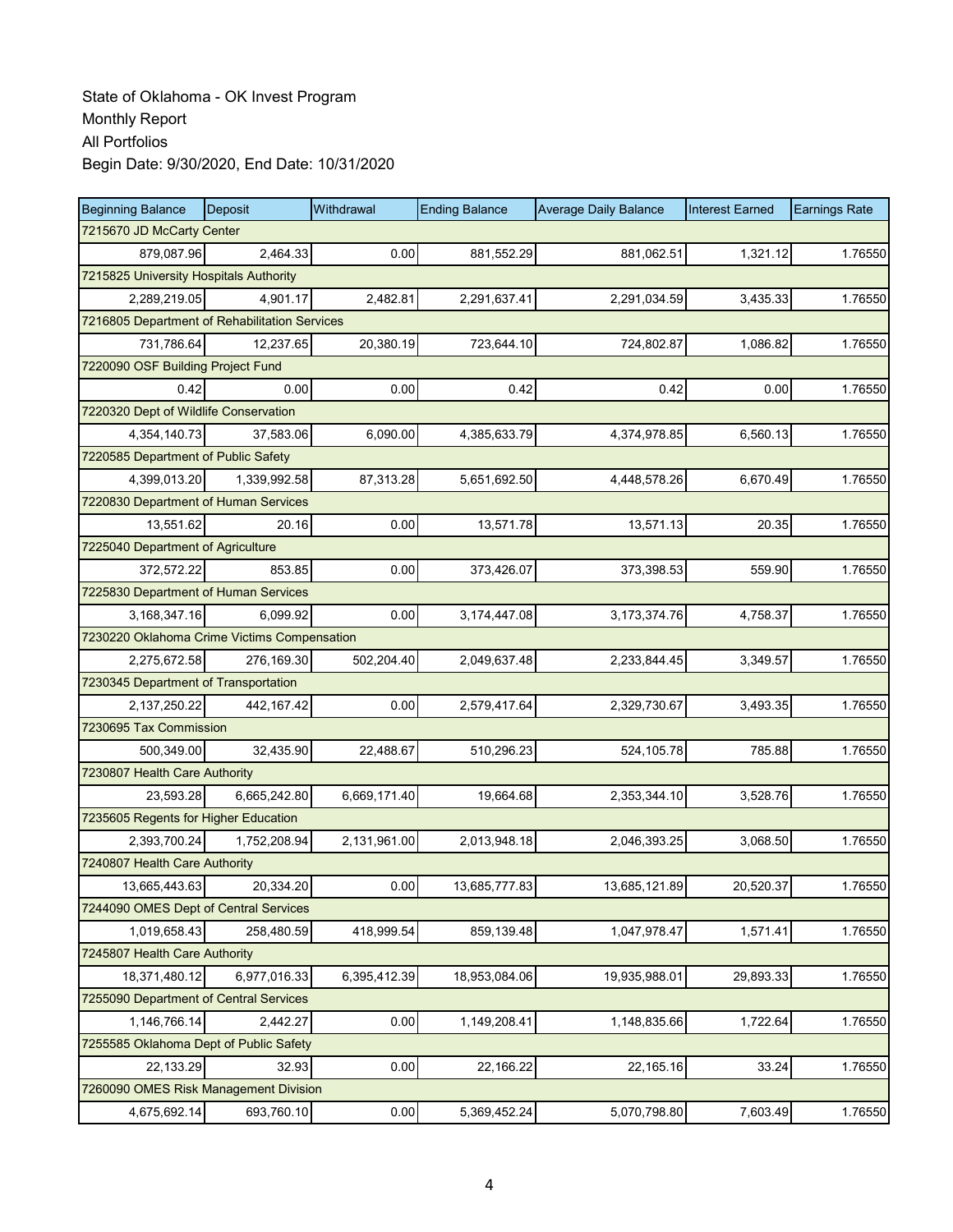| <b>Beginning Balance</b>                           | Deposit      | Withdrawal    | <b>Ending Balance</b> | <b>Average Daily Balance</b> | <b>Interest Earned</b> | <b>Earnings Rate</b> |  |  |
|----------------------------------------------------|--------------|---------------|-----------------------|------------------------------|------------------------|----------------------|--|--|
| 7265090 Risk Management Fund                       |              |               |                       |                              |                        |                      |  |  |
| 586,223.55                                         | 217.52       | 397,450.62    | 188,990.45            | 433,157.81                   | 649.51                 | 1.76550              |  |  |
| 7275740 OST - SEED                                 |              |               |                       |                              |                        |                      |  |  |
| 28,436.29                                          | 42.86        | 549.84        | 27,929.31             | 28,264.93                    | 42.38                  | 1.76550              |  |  |
| 7280090 OMES DCS Property Distribution             |              |               |                       |                              |                        |                      |  |  |
| 931,919.84                                         | 2,306.54     | 65,801.83     | 868,424.55            | 894,876.78                   | 1,341.84               | 1.76550              |  |  |
| 7280345 Department of Transportation               |              |               |                       |                              |                        |                      |  |  |
| 508,763.96                                         | 521.260.84   | 377, 195.92   | 652.828.88            | 849,208.10                   | 1,273.36               | 1.76550              |  |  |
| 7285345 Department of Transportation               |              |               |                       |                              |                        |                      |  |  |
| 208,514,812.77                                     | 6,688,371.62 | 14,754,540.81 | 200,448,643.58        | 206,308,437.44               | 309,352.44             | 1.76550              |  |  |
| 7295090 Emergency & Transportation                 |              |               |                       |                              |                        |                      |  |  |
| 3,477,737.96                                       | 649,584.39   | 550,000.00    | 3,577,322.35          | 3,812,322.35                 | 5,716.45               | 1.76550              |  |  |
| 7296150 University of Science & Arts               |              |               |                       |                              |                        |                      |  |  |
| 41.13                                              | 0.06         | 0.00          | 41.19                 | 41.19                        | 0.06                   | 1.76550              |  |  |
| 7303000 Tobacco Litigation Escrow Fund             |              |               |                       |                              |                        |                      |  |  |
| 29,819.23                                          | 44.37        | 0.00          | 29,863.60             | 29,862.17                    | 44.78                  | 1.76550              |  |  |
| 7360566 Tourism & Recreation Department            |              |               |                       |                              |                        |                      |  |  |
| 6,374,540.78                                       | 10,907.51    | 0.00          | 6,385,448.29          | 6,384,337.83                 | 9,573.10               | 1.76550              |  |  |
| 7401105 OCIA NACEA Construction Series 2018B       |              |               |                       |                              |                        |                      |  |  |
| 9,520,380.66                                       | 14,252.11    | 1,500,248.50  | 8,034,384.27          | 9,437,382.80                 | 14,151.03              | 1.76550              |  |  |
| 7403292 Oklahoma Department of Environmental Quali |              |               |                       |                              |                        |                      |  |  |
| 92,820.66                                          | 138.12       | 0.00          | 92,958.78             | 92,954.32                    | 139.38                 | 1.76550              |  |  |
| 7405220 District Attorneys Council                 |              |               |                       |                              |                        |                      |  |  |
| 5,279,110.03                                       | 159,538.61   | 200, 107.84   | 5,238,540.80          | 5,330,610.99                 | 7,993.07               | 1.76550              |  |  |
| 7406105 OCIA Tourism Revenue Fund Series 2018A     |              |               |                       |                              |                        |                      |  |  |
| 43,108.33                                          | 0.00         | 43,108.33     | 0.00                  | 11,124.73                    | 16.68                  | 1.76550              |  |  |
| 7408105 OCIA                                       |              |               |                       |                              |                        |                      |  |  |
| 6,825.05                                           | 538,753.11   | 538, 155.73   | 7,422.43              | 302,520.82                   | 453.62                 | 1.76550              |  |  |
| 7409105 OCIA NACEA Revenue Series 2018B            |              |               |                       |                              |                        |                      |  |  |
| 491.69                                             | 89,050.33    | 88,961.35     | 580.67                | 20,665.85                    | 30.99                  | 1.76550              |  |  |
| 7410105 OCIA Capitol Repair Construction Series 20 |              |               |                       |                              |                        |                      |  |  |
| 3,004.49                                           | 4.47         | 0.00          | 3,008.96              | 3,008.82                     | 4.51                   | 1.76550              |  |  |
| 7411105 OCIA Capitol Repair Revenue Series 2018C   |              |               |                       |                              |                        |                      |  |  |
| 4,506.87                                           | 435,642.06   | 435,548.96    | 4,599.97              | 145,096.63                   | 217.57                 | 1.76550              |  |  |
| 7412105 OCIA                                       |              |               |                       |                              |                        |                      |  |  |
| 13,656.75                                          | 1,254,012.59 | 1,252,687.50  | 14,981.84             | 540,259.66                   | 810.10                 | 1.76550              |  |  |
| 7415105 OCIA DOC Construction Series 2018D         |              |               |                       |                              |                        |                      |  |  |
| 74,512,905.50                                      | 88,235.03    | 3,730,443.05  | 70,870,697.48         | 72,734,587.24                | 109,063.02             | 1.76550              |  |  |
| 7416000 OSF - Oil Overcharge                       |              |               |                       |                              |                        |                      |  |  |
| 289,780.22                                         | 431.19       | 0.00          | 290,211.41            | 290,197.50                   | 435.14                 | 1.76550              |  |  |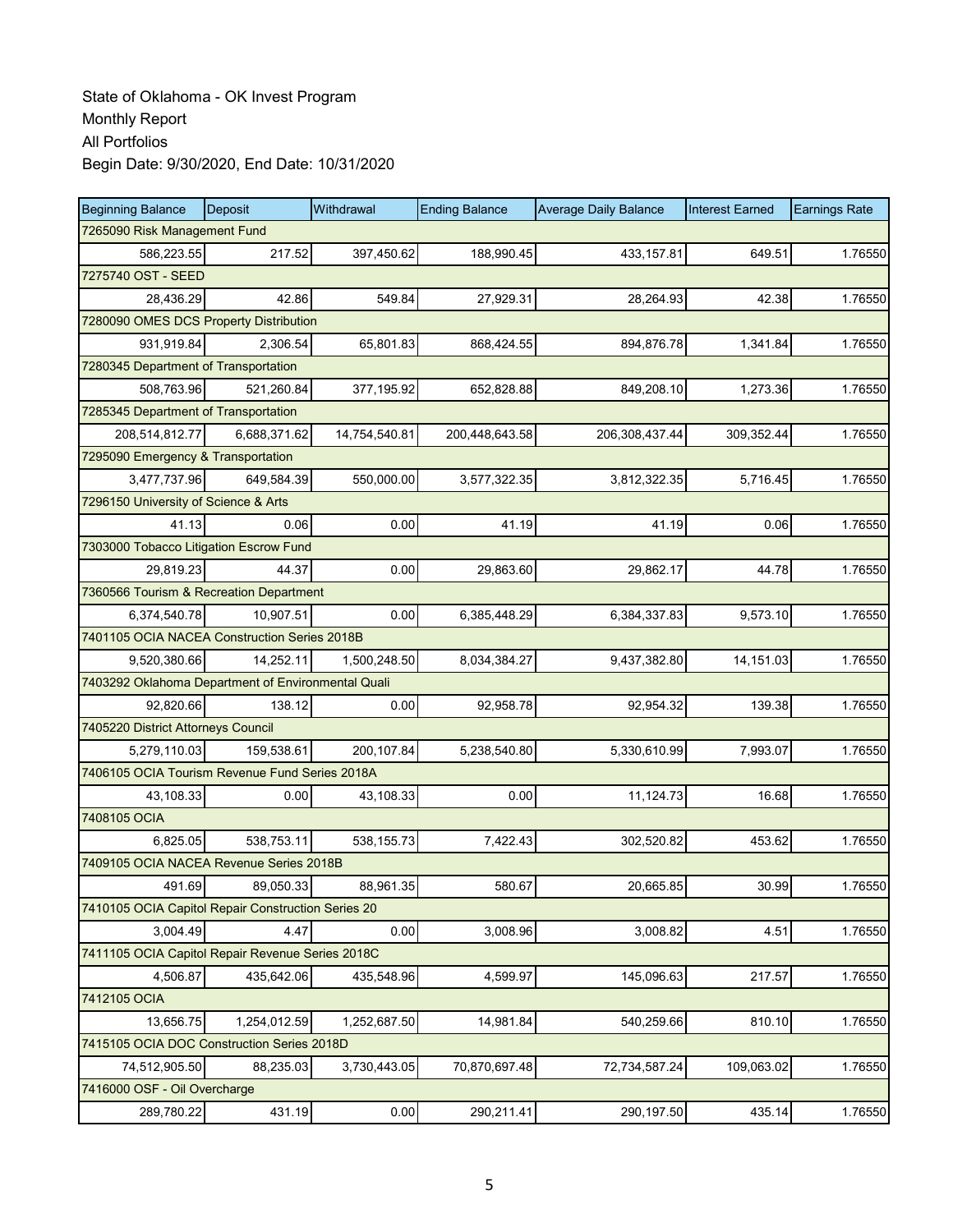| <b>Beginning Balance</b>                       | Deposit      | Withdrawal   | <b>Ending Balance</b> | <b>Average Daily Balance</b> | <b>Interest Earned</b> | <b>Earnings Rate</b> |
|------------------------------------------------|--------------|--------------|-----------------------|------------------------------|------------------------|----------------------|
| 7416105 OCIA DOC Revenue Series 2018D          |              |              |                       |                              |                        |                      |
| 8,821.80                                       | 751,374.21   | 750,467.71   | 9,728.30              | 445,454.50                   | 667.94                 | 1.76550              |
| 7416160 Department of Commerce                 |              |              |                       |                              |                        |                      |
| 2,980,935.07                                   | 8,989.89     | 0.00         | 2,989,924.96          | 2,987,576.47                 | 4,479.77               | 1.76550              |
| 7419105 OCIA                                   |              |              |                       |                              |                        |                      |
| 16,671.07                                      | 1,007,852.80 | 1,006,764.59 | 17,759.28             | 501,212.67                   | 751.55                 | 1.76550              |
| 7420105 OCIA                                   |              |              |                       |                              |                        |                      |
| 5,366,709.66                                   | 7,985.68     | 0.00         | 5,374,695.34          | 5,374,437.74                 | 8,058.79               | 1.76550              |
| 7424105 OCIA                                   |              |              |                       |                              |                        |                      |
| 212,898.97                                     | 211,096.57   | 422, 145.84  | 1,849.70              | 49,510.56                    | 74.24                  | 1.76550              |
| 7426000 OSF - Oil Overcharge                   |              |              |                       |                              |                        |                      |
| 2,421,261.67                                   | 3,602.84     | 0.00         | 2,424,864.51          | 2,424,748.29                 | 3,635.83               | 1.76550              |
| 7426160 Department of Commerce                 |              |              |                       |                              |                        |                      |
| 13,567,166.49                                  | 24,965.32    | 0.00         | 13,592,131.81         | 13,590,230.64                | 20,378.09              | 1.76550              |
| 7427105 OCIA-Revenue Series 2019B              |              |              |                       |                              |                        |                      |
| 26,921,573.09                                  | 42,448.13    | 3,045,101.05 | 23,918,920.17         | 23,917,550.88                | 35,863.55              | 1.76550              |
| 7428105 OCIA Endowed Chairs Fund               |              |              |                       |                              |                        |                      |
| 12,109.67                                      | 958, 153.26  | 957,090.88   | 13,172.05             | 537,994.07                   | 806.70                 | 1.76550              |
| 7430010 Oklahoma State University              |              |              |                       |                              |                        |                      |
| 1,273,531.68                                   | 3,538,767.92 | 2,934,381.20 | 1,877,918.40          | 1,851,392.63                 | 2,776.10               | 1.76550              |
| 7430011 Oklahoma State University              |              |              |                       |                              |                        |                      |
| 1,448,734.64                                   | 2,237,574.49 | 1,648,247.47 | 2,038,061.66          | 1,730,457.86                 | 2,594.76               | 1.76550              |
| 7430012 Oklahoma State University              |              |              |                       |                              |                        |                      |
| 1,383,243.67                                   | 953,584.82   | 977,339.22   | 1,359,489.27          | 1,438,623.05                 | 2,157.17               | 1.76550              |
| 7430013 Oklahoma State University              |              |              |                       |                              |                        |                      |
| 1,475,792.57                                   | 8,592.71     | 92,229.12    | 1,392,156.16          | 1,447,021.36                 | 2,169.76               | 1.76550              |
| 7430014 Oklahoma State University              |              |              |                       |                              |                        |                      |
| 1,255,451.13                                   | 677,321.80   | 514,071.37   | 1,418,701.56          | 1,327,364.36                 | 1,990.34               | 1.76550              |
| 7430015 Oklahoma State University              |              |              |                       |                              |                        |                      |
| 2,833,115.93                                   | 6,800.00     | 152,189.67   | 2,687,726.26          | 2,767,818.40                 | 4,150.25               | 1.76550              |
| 7430016 Oklahoma State University              |              |              |                       |                              |                        |                      |
| 165,522.76                                     | 246.30       | 0.00         | 165,769.06            | 165,761.11                   | 248.55                 | 1.76550              |
| 7430100 Cameron University                     |              |              |                       |                              |                        |                      |
| 923,372.33                                     | 119,135.95   | 125,213.96   | 917,294.32            | 883,417.12                   | 1,324.65               | 1.76550              |
| 7430420 Langston University                    |              |              |                       |                              |                        |                      |
| 993,962.00                                     | 992,608.74   | 1,733,083.23 | 253,487.51            | 825,794.98                   | 1,238.25               | 1.76550              |
| 7430461 Rogers State College                   |              |              |                       |                              |                        |                      |
| 1,164,148.75                                   | 164,935.35   | 147,186.51   | 1,181,897.59          | 1,192,008.07                 | 1,787.38               | 1.76550              |
| 7430505 Northwestern Oklahoma State University |              |              |                       |                              |                        |                      |
| 106,299.97                                     | 196.08       | 86,679.52    | 19,816.53             | 56,375.33                    | 84.53                  | 1.76550              |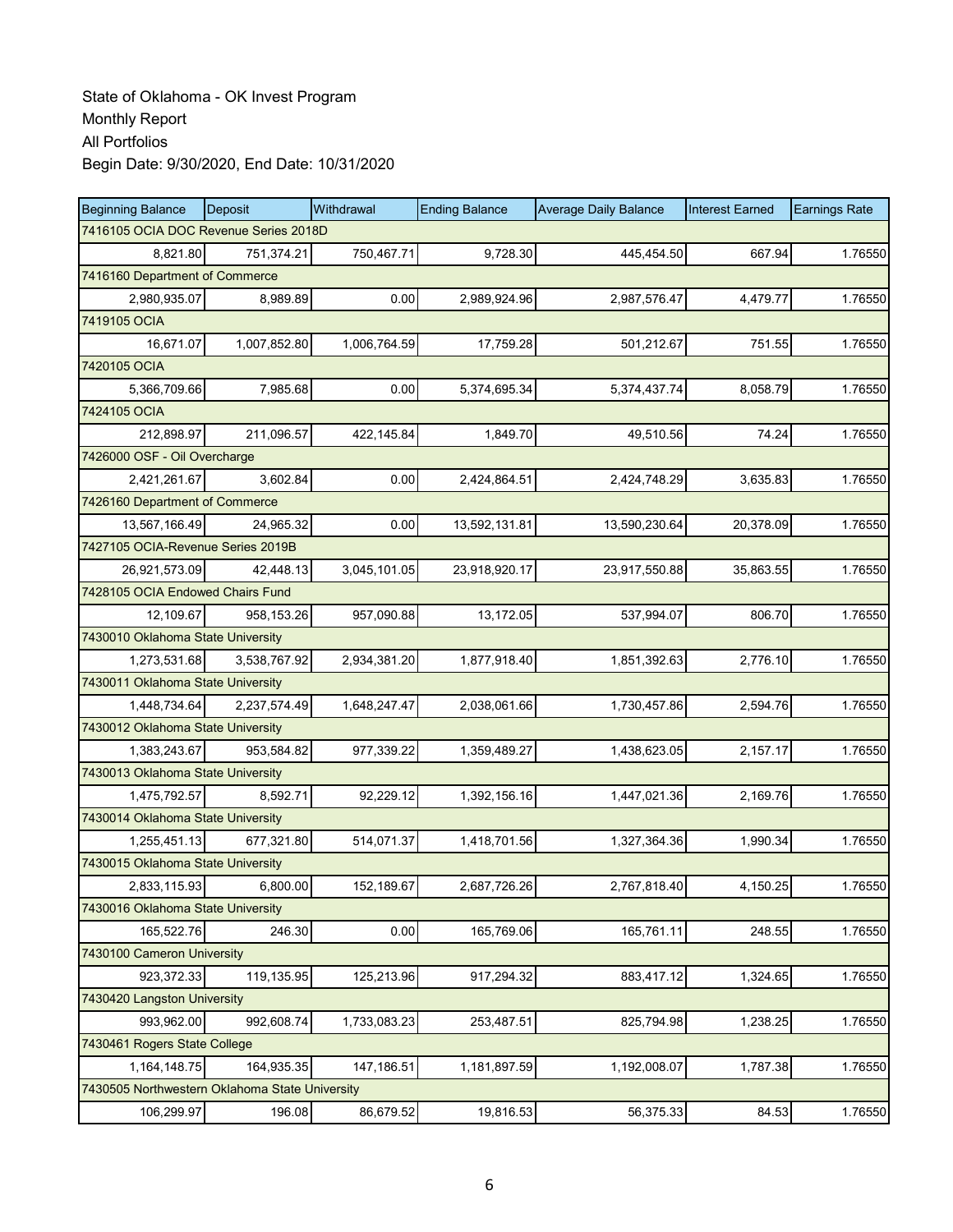| <b>Beginning Balance</b>                       | Deposit                        | Withdrawal   | <b>Ending Balance</b> | <b>Average Daily Balance</b> | <b>Interest Earned</b> | <b>Earnings Rate</b> |  |  |  |  |
|------------------------------------------------|--------------------------------|--------------|-----------------------|------------------------------|------------------------|----------------------|--|--|--|--|
| 7430530 Panhandle State University             |                                |              |                       |                              |                        |                      |  |  |  |  |
| 69.827.93                                      | 23,778.46                      | 72,313.31    | 21,293.08             | 31,332.98                    | 46.98                  | 1.76550              |  |  |  |  |
| 7430665 Southwestern Oklahoma State University |                                |              |                       |                              |                        |                      |  |  |  |  |
| 2,214,011.66                                   | 0.00                           | 113,069.36   | 2,100,942.30          | 2,176,843.67                 | 3,264.10               | 1.76550              |  |  |  |  |
|                                                | 7430760 University of Oklahoma |              |                       |                              |                        |                      |  |  |  |  |
| 26,309,484.04                                  | 5,706,234.18                   | 9,125,557.28 | 22,890,160.94         | 25,218,793.85                | 37,814.72              | 1.76550              |  |  |  |  |
| 7430770 OUHSC                                  |                                |              |                       |                              |                        |                      |  |  |  |  |
| 57, 372, 365.17                                | 13,862,762.33                  | 6,573,979.69 | 64,661,147.81         | 63,883,953.03                | 95.791.80              | 1.76550              |  |  |  |  |
| 7430773 Oklahoma State University              |                                |              |                       |                              |                        |                      |  |  |  |  |
| 1,727,910.04                                   | 1,481,821.31                   | 1,294,971.26 | 1,914,760.09          | 1,755,920.11                 | 2,632.94               | 1.76550              |  |  |  |  |
| 7434105 OCIA                                   |                                |              |                       |                              |                        |                      |  |  |  |  |
| 1,687.94                                       | 189,096.27                     | 188,908.34   | 1,875.87              | 72,172.01                    | 108.22                 | 1.76550              |  |  |  |  |
| 7436000 OSF - Oil Overcharge                   |                                |              |                       |                              |                        |                      |  |  |  |  |
| 2.655.59                                       | 3.95                           | 0.00         | 2,659.54              | 2,659.41                     | 3.99                   | 1.76550              |  |  |  |  |
| 7436105 OCIA                                   |                                |              |                       |                              |                        |                      |  |  |  |  |
| 1,464.55                                       | 224,835.59                     | 224,599.48   | 1,700.66              | 88,634.78                    | 132.90                 | 1.76550              |  |  |  |  |
| 7437105 OCIA                                   |                                |              |                       |                              |                        |                      |  |  |  |  |
| 39.517.906.54                                  | 62,971.57                      | 329,142.23   | 39,251,735.88         | 39,389,239.52                | 59,062.82              | 1.76550              |  |  |  |  |
| 7438105 OCIA                                   |                                |              |                       |                              |                        |                      |  |  |  |  |
| 2,181.86                                       | 529,066.50                     | 528,958.33   | 2,290.03              | 172,918.26                   | 259.29                 | 1.76550              |  |  |  |  |
| 7442105 OCIA                                   |                                |              |                       |                              |                        |                      |  |  |  |  |
| 11,857.54                                      | 1,147,529.28                   | 1,146,317.62 | 13,069.20             | 493,743.95                   | 740.35                 | 1.76550              |  |  |  |  |
| 7443105 OCIA                                   |                                |              |                       |                              |                        |                      |  |  |  |  |
| 5,795.20                                       | 420,409.57                     | 419,945.83   | 6,258.94              | 174,865.08                   | 262.20                 | 1.76550              |  |  |  |  |
| 7444835 Water Resources Board                  |                                |              |                       |                              |                        |                      |  |  |  |  |
| 4,733,259.37                                   | 7,566.90                       | 36,560.25    | 4,704,266.02          | 4,721,067.07                 | 7,079.08               | 1.76550              |  |  |  |  |
| 7445105 Oklahoma Capital Improvement           |                                |              |                       |                              |                        |                      |  |  |  |  |
| 7,537.28                                       | 800,084.47                     | 799,914.58   | 7,707.17              | 265,738.65                   | 398.47                 | 1.76550              |  |  |  |  |
| 7445835 Water Resources Board                  |                                |              |                       |                              |                        |                      |  |  |  |  |
| 2,255,680.53                                   | 13,342.33                      | 110,358.53   | 2,158,664.33          | 2,224,858.81                 | 3,336.10               | 1.76550              |  |  |  |  |
| 7446105 Capital Improvement Authority          |                                |              |                       |                              |                        |                      |  |  |  |  |
| 265, 154.25                                    | 394.55                         | 0.00         | 265,548.80            | 265,536.07                   | 398.16                 | 1.76550              |  |  |  |  |
| 7447105 OCIA                                   |                                |              |                       |                              |                        |                      |  |  |  |  |
| 1,882.35                                       | 242,549.53                     | 242,300.00   | 2,131.88              | 79,661.73                    | 119.45                 | 1.76550              |  |  |  |  |
| 7448105 OCIA                                   |                                |              |                       |                              |                        |                      |  |  |  |  |
| 748.74                                         | 1.11                           | 0.00         | 749.85                | 749.81                       | 1.12                   | 1.76550              |  |  |  |  |
| 7455105 OCIA                                   |                                |              |                       |                              |                        |                      |  |  |  |  |
| 3,319.42                                       | 352,408.17                     | 352,333.34   | 3,394.25              | 117,047.75                   | 175.51                 | 1.76550              |  |  |  |  |
| 7455160 Department of Commerce                 |                                |              |                       |                              |                        |                      |  |  |  |  |
| 181,029.74                                     | 112,972.57                     | 263.06       | 293,739.25            | 261,879.70                   | 392.68                 | 1.76550              |  |  |  |  |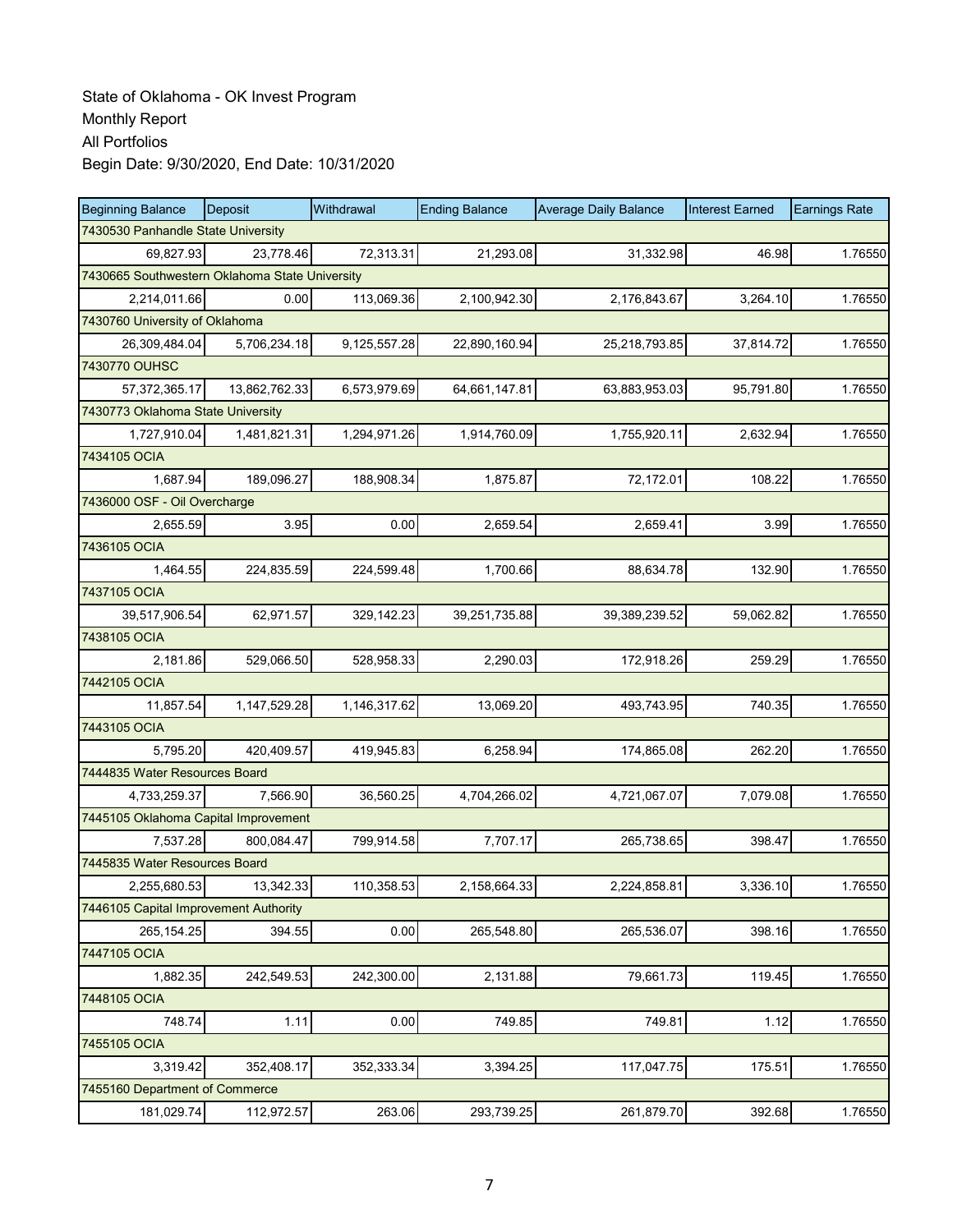| <b>Beginning Balance</b>                 | <b>Deposit</b>             | Withdrawal   | <b>Ending Balance</b> | <b>Average Daily Balance</b> | <b>Interest Earned</b> | <b>Earnings Rate</b> |  |  |  |
|------------------------------------------|----------------------------|--------------|-----------------------|------------------------------|------------------------|----------------------|--|--|--|
|                                          | 7460100 Cameron University |              |                       |                              |                        |                      |  |  |  |
| 1,370,160.31                             | 2,068.83                   | 0.00         | 1,372,229.14          | 1,372,162.40                 | 2,057.51               | 1.76550              |  |  |  |
| 7460760 University of Oklahoma           |                            |              |                       |                              |                        |                      |  |  |  |
| 167,746.51                               | 249.61                     | 0.00         | 167,996.12            | 167,988.07                   | 251.89                 | 1.76550              |  |  |  |
| 7462105 OK Capital Improvement Authority |                            |              |                       |                              |                        |                      |  |  |  |
| 5,342.08                                 | 493,695.09                 | 493,175.00   | 5,862.17              | 212,660.72                   | 318.88                 | 1.76550              |  |  |  |
| 7464105 OCIA                             |                            |              |                       |                              |                        |                      |  |  |  |
| 15,805,799.04                            | 24,325.08                  | 1,287,745.74 | 14,542,378.38         | 15,081,093.86                | 22,613.58              | 1.76550              |  |  |  |
| 7470010 Oklahoma State University        |                            |              |                       |                              |                        |                      |  |  |  |
| 1,576,098.53                             | 98,980.32                  | 21,701.00    | 1,653,377.85          | 1,647,217.43                 | 2,469.95               | 1.76550              |  |  |  |
| 7471835 Water Resources Board            |                            |              |                       |                              |                        |                      |  |  |  |
| 1,080,704.70                             | 15,560.50                  | 0.00         | 1,096,265.20          | 1,086,761.69                 | 1,629.56               | 1.76550              |  |  |  |
| 7472835 Water Resources Board            |                            |              |                       |                              |                        |                      |  |  |  |
| 28, 148, 730. 13                         | 49,791.78                  | 282,883.10   | 27,915,638.81         | 28,043,570.64                | 42,050.37              | 1.76550              |  |  |  |
| 7473835 Water Resources Board            |                            |              |                       |                              |                        |                      |  |  |  |
| 15,617,582.53                            | 0.00                       | 5,338,224.60 | 10,279,357.93         | 12,030,799.31                | 18,039.77              | 1.76550              |  |  |  |
| 7475750 Tulsa Community College          |                            |              |                       |                              |                        |                      |  |  |  |
| 5,957.93                                 | 8.87                       | 0.00         | 5,966.80              | 5,966.51                     | 8.95                   | 1.76550              |  |  |  |
| 7476760 University of Oklahoma           |                            |              |                       |                              |                        |                      |  |  |  |
| 12,700,442.21                            | 18,898.28                  | 0.00         | 12,719,340.49         | 12,718,730.87                | 19,071.30              | 1.76550              |  |  |  |
| 7479010 Oklahoma State University        |                            |              |                       |                              |                        |                      |  |  |  |
| 23,351,606.12                            | 1,150,006.16               | 90,363.84    | 24,411,248.44         | 24,236,837.01                | 36,342.31              | 1.76550              |  |  |  |
| 7481633 Oklahoma City Community College  |                            |              |                       |                              |                        |                      |  |  |  |
| 0.03                                     | 0.00                       | 0.00         | 0.03                  | 0.03                         | 0.00                   | 1.76550              |  |  |  |
| 7482105 OCIA                             |                            |              |                       |                              |                        |                      |  |  |  |
| 11,604.31                                | 17.27                      | 0.00         | 11,621.58             | 11,621.02                    | 17.43                  | 1.76550              |  |  |  |
| 7483633 OCCC 2010 Bond                   |                            |              |                       |                              |                        |                      |  |  |  |
| 0.06                                     | 0.00                       | 0.00         | 0.06                  | 0.06                         | 0.00                   | 1.76550              |  |  |  |
| 7485010 Oklahoma State University        |                            |              |                       |                              |                        |                      |  |  |  |
| 431,368.79                               | 656.97                     | 41,013.34    | 391,012.42            | 408,071.53                   | 611.89                 | 1.76550              |  |  |  |
| 7486010 Oklahoma State University        |                            |              |                       |                              |                        |                      |  |  |  |
| 10,873.87                                | 16.18                      | 0.00         | 10,890.05             | 10,889.53                    | 16.33                  | 1.76550              |  |  |  |
| 7487010 Oklahoma State University        |                            |              |                       |                              |                        |                      |  |  |  |
| 864,768.94                               | 1,433.22                   | 119,225.74   | 746,976.42            | 779,779.03                   | 1,169.25               | 1.76550              |  |  |  |
| 7488010 Oklahoma State University        |                            |              |                       |                              |                        |                      |  |  |  |
| 1,711,176.01                             | 2,675.50                   | 52,508.59    | 1,661,342.92          | 1,671,457.15                 | 2,506.29               | 1.76550              |  |  |  |
| 7488105 OCIA                             |                            |              |                       |                              |                        |                      |  |  |  |
| 475.39                                   | 1,883.19                   | 1,880.78     | 477.80                | 1,569.79                     | 2.35                   | 1.76550              |  |  |  |
| 7489105 OCIA                             |                            |              |                       |                              |                        |                      |  |  |  |
| 3,868.45                                 | 5.72                       | 0.00         | 3,874.17              | 3,873.99                     | 5.81                   | 1.76550              |  |  |  |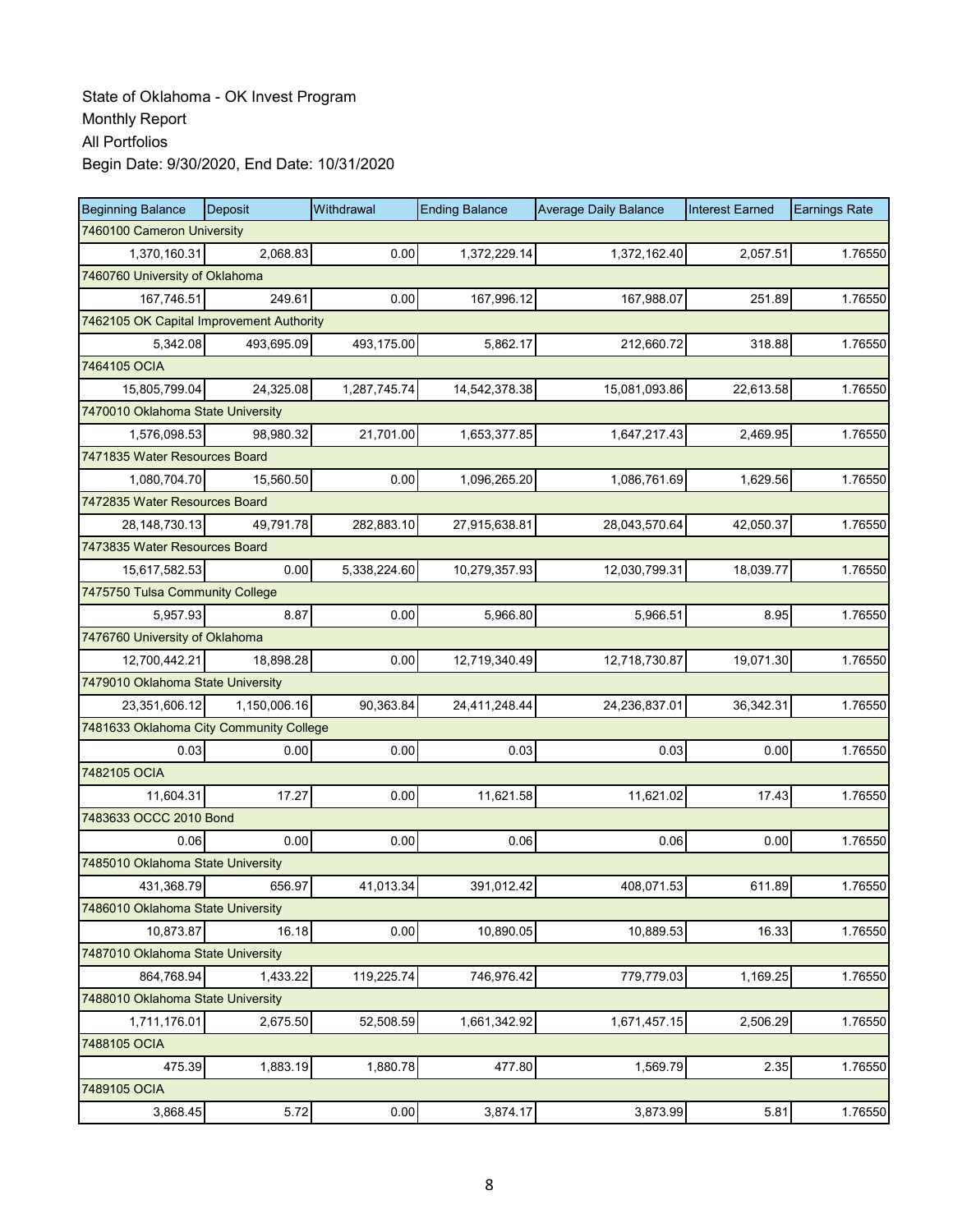| <b>Beginning Balance</b>                     | Deposit                          | Withdrawal   | <b>Ending Balance</b> | <b>Average Daily Balance</b> | <b>Interest Earned</b> | <b>Earnings Rate</b> |  |  |  |  |
|----------------------------------------------|----------------------------------|--------------|-----------------------|------------------------------|------------------------|----------------------|--|--|--|--|
| 7490000 State of Oklahoma(Fed Stimulus Fund) |                                  |              |                       |                              |                        |                      |  |  |  |  |
| 0.00                                         | 8,000.00                         | 0.00         | 8,000.00              | 516.13                       | 0.77                   | 1.76550              |  |  |  |  |
| 7490010Oklahoma State University             |                                  |              |                       |                              |                        |                      |  |  |  |  |
| 47,453.12                                    | 70.61                            | 0.00         | 47,523.73             | 47,521.45                    | 71.26                  | 1.76550              |  |  |  |  |
|                                              | 7490013Oklahoma State University |              |                       |                              |                        |                      |  |  |  |  |
| 24,173.05                                    | 38.66                            | 0.00         | 24,211.71             | 24,210.46                    | 36.30                  | 1.76550              |  |  |  |  |
| 7490015Oklahoma State University             |                                  |              |                       |                              |                        |                      |  |  |  |  |
| 90,176.00                                    | 21,643.13                        | 35,180.05    | 76,639.08             | 72,393.90                    | 108.55                 | 1.76550              |  |  |  |  |
| 7490270 Oklahoma State Election Board        |                                  |              |                       |                              |                        |                      |  |  |  |  |
| 2,464,285.63                                 | 0.00                             | 146, 147.44  | 2,318,138.19          | 2,376,472.62                 | 3,563.44               | 1.76550              |  |  |  |  |
| 7490760 University of Oklahoma               |                                  |              |                       |                              |                        |                      |  |  |  |  |
| 1,291,092.99                                 | 654.89                           | 0.00         | 1,291,747.88          | 1,291,726.75                 | 1,936.90               | 1.76550              |  |  |  |  |
| 7490773Oklahoma State University             |                                  |              |                       |                              |                        |                      |  |  |  |  |
| 72,008.14                                    | 3,612.07                         | 0.00         | 75,620.21             | 72,594.37                    | 108.85                 | 1.76550              |  |  |  |  |
| 7491220 District Attorneys Council           |                                  |              |                       |                              |                        |                      |  |  |  |  |
| 5,611,245.34                                 | 9,082.33                         | 85,632.31    | 5,534,695.36          | 5,593,234.55                 | 8,386.86               | 1.76550              |  |  |  |  |
| 7510410 Commissioners of the Land Office     |                                  |              |                       |                              |                        |                      |  |  |  |  |
| 883,406.63                                   | 0.00                             | 83,308.46    | 800,098.17            | 832,346.61                   | 1,248.08               | 1.76550              |  |  |  |  |
| 7511410 Commissioners of the Land Office     |                                  |              |                       |                              |                        |                      |  |  |  |  |
| 5,090,877.76                                 | 0.00                             | 499,910.55   | 4,590,967.21          | 4,920,974.45                 | 7,378.83               | 1.76550              |  |  |  |  |
| 7518410 Commissioners of the Land Office     |                                  |              |                       |                              |                        |                      |  |  |  |  |
| 762,996.68                                   | 0.00                             | 0.00         | 762,996.68            | 762,996.68                   | 1,144.09               | 1.76550              |  |  |  |  |
| 7519410 Commissioners of the Land Office     |                                  |              |                       |                              |                        |                      |  |  |  |  |
| 932,521.62                                   | 0.00                             | 0.00         | 932,521.62            | 932,521.62                   | 1,398.28               | 1.76550              |  |  |  |  |
| 7600010 Oklahoma State University            |                                  |              |                       |                              |                        |                      |  |  |  |  |
| 4,991,178.36                                 | 501,306.65                       | 1,084,429.17 | 4,408,055.84          | 4,499,566.39                 | 6,746.95               | 1.76550              |  |  |  |  |
| 7600100 Cameron University                   |                                  |              |                       |                              |                        |                      |  |  |  |  |
| 890,274.19                                   | 60,995.68                        | 185,603.75   | 765,666.12            | 807,631.92                   | 1,211.02               | 1.76550              |  |  |  |  |
| 7600120 University of Central Oklahoma       |                                  |              |                       |                              |                        |                      |  |  |  |  |
| 2,774,561.27                                 | 65,087.54                        | 3,984.00     | 2,835,664.81          | 2,787,229.73                 | 4,179.36               | 1.76550              |  |  |  |  |
| 7600150 University of Science & Arts         |                                  |              |                       |                              |                        |                      |  |  |  |  |
| 1,206,030.17                                 | 62,757.57                        | 519,604.83   | 749,182.91            | 715,994.53                   | 1,073.61               | 1.76550              |  |  |  |  |
| 7600230 East Central University              |                                  |              |                       |                              |                        |                      |  |  |  |  |
| 1,409,079.64                                 | 30,071.70                        | 6,077.42     | 1,433,073.92          | 1,414,768.08                 | 2,121.40               | 1.76550              |  |  |  |  |
| 7600420 Langston University                  |                                  |              |                       |                              |                        |                      |  |  |  |  |
| 2,328,270.86                                 | 38,408.25                        | 13,085.99    | 2,353,593.12          | 2,323,040.85                 | 3,483.32               | 1.76550              |  |  |  |  |
| 7600485 Northeastern State University        |                                  |              |                       |                              |                        |                      |  |  |  |  |
| 2,327,517.32                                 | 61,012.00                        | 59,899.23    | 2,328,630.09          | 2,284,334.42                 | 3,425.28               | 1.76550              |  |  |  |  |
| 7600490 Northern Oklahoma College            |                                  |              |                       |                              |                        |                      |  |  |  |  |
| 1,491,178.65                                 | 57, 165.14                       | 66,035.03    | 1,482,308.76          | 1,470,776.54                 | 2,205.38               | 1.76550              |  |  |  |  |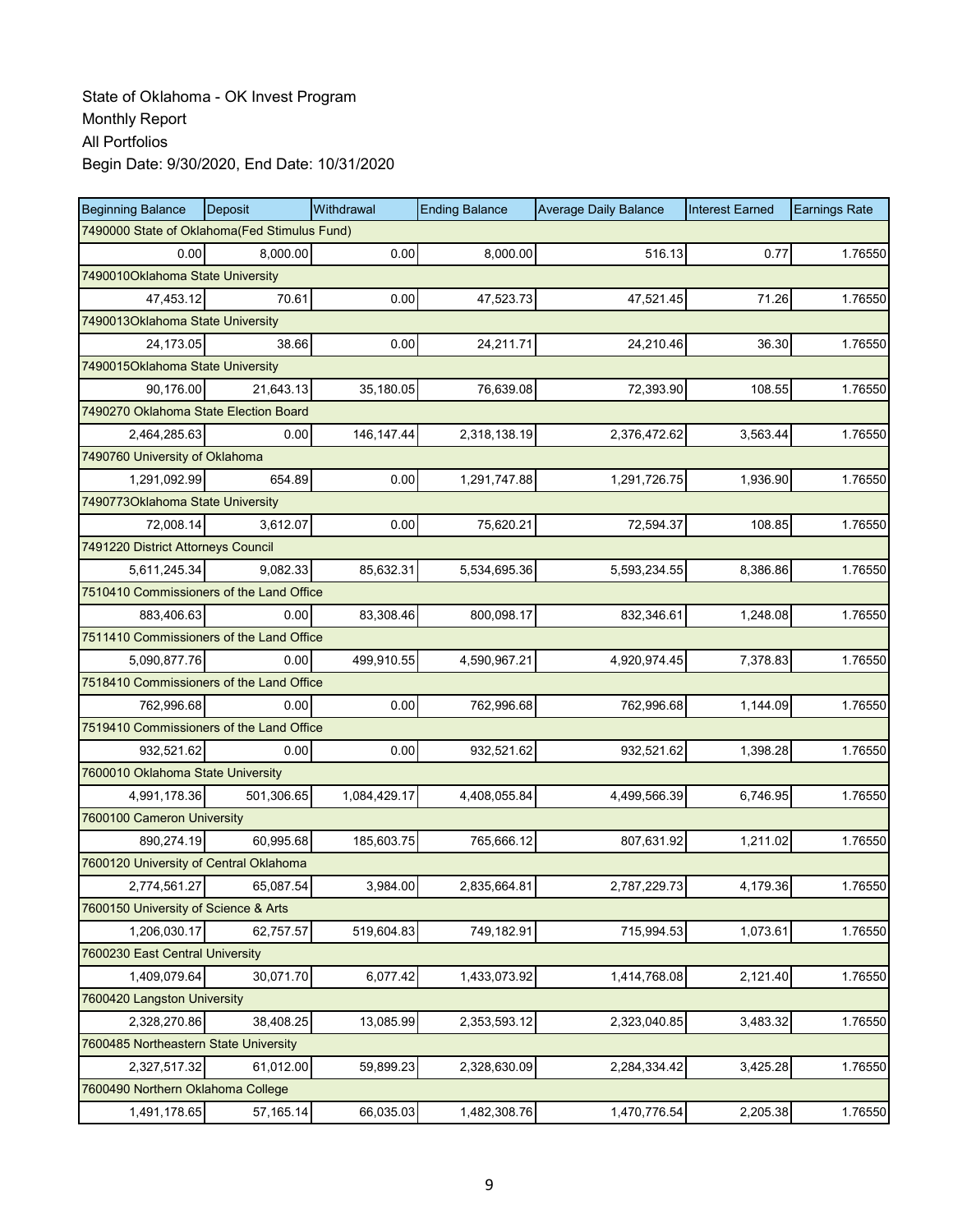| <b>Beginning Balance</b>                       | Deposit                                       | Withdrawal | <b>Ending Balance</b> | <b>Average Daily Balance</b> | <b>Interest Earned</b> | <b>Earnings Rate</b> |  |  |  |  |
|------------------------------------------------|-----------------------------------------------|------------|-----------------------|------------------------------|------------------------|----------------------|--|--|--|--|
| 7600505 Northwestern Oklahoma State University |                                               |            |                       |                              |                        |                      |  |  |  |  |
| 1,964,435.99                                   | 63,897.13                                     | 120,485.94 | 1,907,847.18          | 1,908,717.26                 | 2,862.06               | 1.76550              |  |  |  |  |
|                                                | 7600530 Panhandle State University            |            |                       |                              |                        |                      |  |  |  |  |
| 195,269.44                                     | 71,620.31                                     | 49,332.27  | 217,557.48            | 177,734.49                   | 266.51                 | 1.76550              |  |  |  |  |
|                                                | 7600660 Southeastern Oklahoma State Unversity |            |                       |                              |                        |                      |  |  |  |  |
| 51,880.41                                      | 61,054.47                                     | 51,325.85  | 61,609.03             | 45,517.89                    | 68.25                  | 1.76550              |  |  |  |  |
| 7600665 Southwestern Oklahoma State University |                                               |            |                       |                              |                        |                      |  |  |  |  |
| 2,235,515.64                                   | 64,420.83                                     | 24,543.95  | 2,275,392.52          | 2,232,673.07                 | 3,347.82               | 1.76550              |  |  |  |  |
| 7600760 University of Oklahoma                 |                                               |            |                       |                              |                        |                      |  |  |  |  |
| 3,039,534.50                                   | 498,292.47                                    | 0.00       | 3,537,826.97          | 3, 139, 147.34               | 4,707.04               | 1.76550              |  |  |  |  |
| 7650010 Oklahoma State University              |                                               |            |                       |                              |                        |                      |  |  |  |  |
| 4, 153, 351. 24                                | 160,809.85                                    | 7,521.58   | 4,306,639.51          | 4, 184, 794. 44              | 6,274.96               | 1.76550              |  |  |  |  |
| 7650100 Cameron University                     |                                               |            |                       |                              |                        |                      |  |  |  |  |
| 645,273.16                                     | 27,436.54                                     | 0.00       | 672,709.70            | 651,310.07                   | 976.62                 | 1.76550              |  |  |  |  |
| 7650120 University of Central Oklahoma         |                                               |            |                       |                              |                        |                      |  |  |  |  |
| 1,461,200.46                                   | 28,650.64                                     | 0.00       | 1,489,851.10          | 1,468,412.31                 | 2,201.83               | 1.76550              |  |  |  |  |
| 7650150 University of Science & Arts           |                                               |            |                       |                              |                        |                      |  |  |  |  |
| 419,904.38                                     | 27,134.96                                     | 17,242.89  | 429,796.45            | 412,389.04                   | 618.36                 | 1.76550              |  |  |  |  |
| 7650230 East Central University                |                                               |            |                       |                              |                        |                      |  |  |  |  |
| 1,568,602.53                                   | 25,535.20                                     | 8,996.47   | 1,585,141.26          | 1,572,149.74                 | 2,357.38               | 1.76550              |  |  |  |  |
| 7650420 Langston University                    |                                               |            |                       |                              |                        |                      |  |  |  |  |
| 1,364,409.80                                   | 45,983.41                                     | 98,575.38  | 1,311,817.83          | 1,277,240.41                 | 1,915.18               | 1.76550              |  |  |  |  |
| 7650485 Northeastern State University          |                                               |            |                       |                              |                        |                      |  |  |  |  |
| 818,465.64                                     | 27,694.31                                     | 19,239.00  | 826,920.95            | 818,545.88                   | 1,227.38               | 1.76550              |  |  |  |  |
| 7650490 Northern Oklahoma College              |                                               |            |                       |                              |                        |                      |  |  |  |  |
| 1,467,885.04                                   | 201,585.90                                    | 167,912.51 | 1,501,558.43          | 1,392,599.04                 | 2,088.15               | 1.76550              |  |  |  |  |
| 7650505 Northwestern Oklahoma State University |                                               |            |                       |                              |                        |                      |  |  |  |  |
| 770,269.27                                     | 27,653.62                                     | 97,446.25  | 700,476.64            | 719,934.56                   | 1,079.52               | 1.76550              |  |  |  |  |
| 7650530 Panhandle State University             |                                               |            |                       |                              |                        |                      |  |  |  |  |
| 39,266.99                                      | 36,821.21                                     | 1,646.00   | 74,442.20             | 54,080.34                    | 81.09                  | 1.76550              |  |  |  |  |
| 7650660 Southeastern Oklahoma State Unversity  |                                               |            |                       |                              |                        |                      |  |  |  |  |
| 19,309.97                                      | 26,511.24                                     | 5,671.28   | 40,149.93             | 22,439.04                    | 33.65                  | 1.76550              |  |  |  |  |
| 7650665 Southwestern Oklahoma State University |                                               |            |                       |                              |                        |                      |  |  |  |  |
| 583,927.50                                     | 27,441.57                                     | 3,520.23   | 607,848.84            | 587,475.24                   | 880.90                 | 1.76550              |  |  |  |  |
| 7650760 University of Oklahoma                 |                                               |            |                       |                              |                        |                      |  |  |  |  |
| 2,000,507.14                                   | 314,044.56                                    | 0.00       | 2,314,551.70          | 2,063,388.46                 | 3,093.98               | 1.76550              |  |  |  |  |
| 7700040 Department of Agriculture              |                                               |            |                       |                              |                        |                      |  |  |  |  |
| 10,983,013.56                                  | 26,342.74                                     | 0.00       | 11,009,356.30         | 11,003,022.66                | 16,498.66              | 1.76550              |  |  |  |  |
| 7700041 Western Oklahoma State College         |                                               |            |                       |                              |                        |                      |  |  |  |  |
| 873,559.73                                     | 172, 123.43                                   | 475,713.79 | 569,969.37            | 702,988.68                   | 1,054.11               | 1.76550              |  |  |  |  |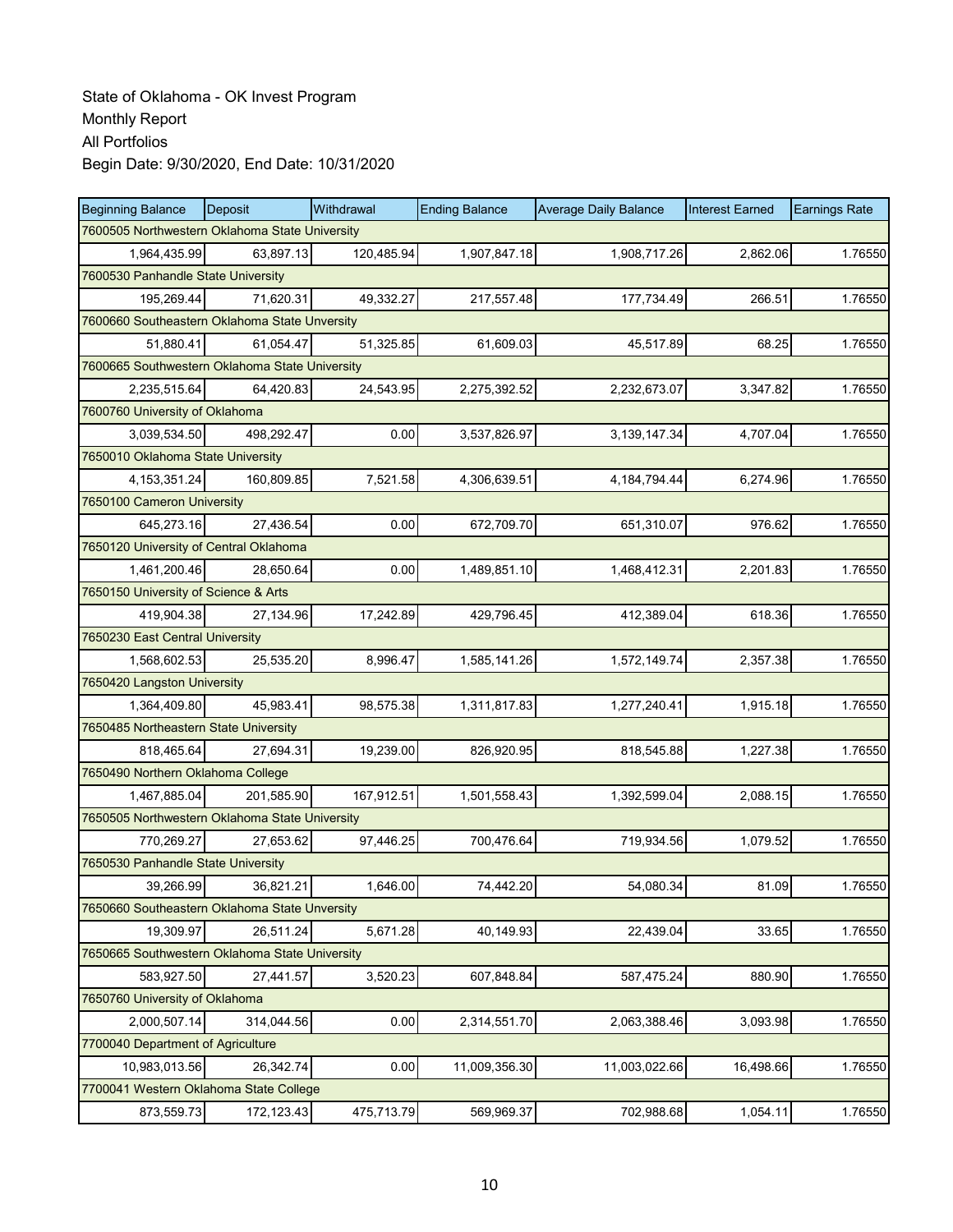| <b>Beginning Balance</b>                       | Deposit       | Withdrawal    | <b>Ending Balance</b> | <b>Average Daily Balance</b> | <b>Interest Earned</b> | <b>Earnings Rate</b> |  |  |
|------------------------------------------------|---------------|---------------|-----------------------|------------------------------|------------------------|----------------------|--|--|
| 7700131 Department of Corrections              |               |               |                       |                              |                        |                      |  |  |
| 18,756,211.46                                  | 2,095,460.83  | 1,114,137.12  | 19,737,535.17         | 19,111,283.04                | 28,656.71              | 1.76550              |  |  |
| 7700240 Eastern Oklahoma State College         |               |               |                       |                              |                        |                      |  |  |
| 1,513,591.56                                   | 240,283.27    | 1,050,099.83  | 703,775.00            | 861,973.46                   | 1,292.50               | 1.76550              |  |  |
| 7700340 State Health Department                |               |               |                       |                              |                        |                      |  |  |
| 334,839.17                                     | 1,795,019.55  | 744,613.73    | 1,385,244.99          | 567,668.96                   | 851.20                 | 1.76550              |  |  |
| 7700461 Rogers State College                   |               |               |                       |                              |                        |                      |  |  |
| 7,468,071.10                                   | 309,198.50    | 1,242,949.59  | 6,534,320.01          | 7,050,409.02                 | 10,571.85              | 1.76550              |  |  |
| 7700490 Northern Oklahoma College              |               |               |                       |                              |                        |                      |  |  |
| 1,194,966.44                                   | 4,136,050.11  | 2,668,834.35  | 2,662,182.20          | 1,433,079.32                 | 2,148.85               | 1.76550              |  |  |
| 7700606 Ardmore Higher Education Center        |               |               |                       |                              |                        |                      |  |  |
| 208,761.56                                     | 312.87        | 2,807.89      | 206,266.54            | 207,714.71                   | 311.46                 | 1.76550              |  |  |
| 7700633 Oklahoma City Community College        |               |               |                       |                              |                        |                      |  |  |
| 9.108.056.15                                   | 1.965.524.47  | 2,165,899.26  | 8,907,681.36          | 9,674,176.59                 | 14,506.10              | 1.76550              |  |  |
| 7700660 Southeastern Oklahoma State University |               |               |                       |                              |                        |                      |  |  |
| 5,959,038.09                                   | 3,813,236.01  | 1,749,467.49  | 8,022,806.61          | 6,965,696.72                 | 10,444.82              | 1.76550              |  |  |
| 7700760 University of Oklahoma                 |               |               |                       |                              |                        |                      |  |  |
| 101,563,907.77                                 | 20,415,727.49 | 35,299,185.53 | 86,680,449.73         | 90,585,189.34                | 135,829.39             | 1.76550              |  |  |
| 7700830 Department of Human Services           |               |               |                       |                              |                        |                      |  |  |
| 1,852,000.49                                   | 351,912.77    | 597,635.95    | 1,606,277.31          | 1,631,059.00                 | 2,445.72               | 1.76550              |  |  |
| 7701010 Oklahoma State University              |               |               |                       |                              |                        |                      |  |  |
| 11,195,863.80                                  | 32,518,157.06 | 38,492,435.67 | 5,221,585.19          | 7,567,640.58                 | 11,347.42              | 1.76550              |  |  |
| 7701150 University of Science & Arts           |               |               |                       |                              |                        |                      |  |  |
| 2,855,659.76                                   | 376,264.71    | 645,877.83    | 2,586,046.64          | 2,779,956.58                 | 4,168.45               | 1.76550              |  |  |
| 7701165 Connors State College                  |               |               |                       |                              |                        |                      |  |  |
| 468,084.01                                     | 989,654.66    | 892,128.92    | 565,609.75            | 502,812.67                   | 753.95                 | 1.76550              |  |  |
| 7701400 Office of Juvenile Affairs             |               |               |                       |                              |                        |                      |  |  |
| 4,078.49                                       | 12,273.24     | 3,964.68      | 12,387.05             | 9,558.71                     | 14.33                  | 1.76550              |  |  |
| 7701480 Northeasten Oklahoma A&M College       |               |               |                       |                              |                        |                      |  |  |
| 464,017.24                                     | 1,891,838.81  | 1,041,688.82  | 1,314,167.23          | 702,539.61                   | 1,053.43               | 1.76550              |  |  |
| 7701605 Regents for Higher Education           |               |               |                       |                              |                        |                      |  |  |
| 32,802,147.96                                  | 495,964.39    | 1,115,024.75  | 32,183,087.60         | 32,512,598.34                | 48,751.53              | 1.76550              |  |  |
| 7701650 Department of Veteran Affairs          |               |               |                       |                              |                        |                      |  |  |
| 533,861.56                                     | 202,726.59    | 65,210.53     | 671,377.62            | 652,983.53                   | 979.13                 | 1.76550              |  |  |
| 7701770 OUHSC                                  |               |               |                       |                              |                        |                      |  |  |
| 479,233,434.49                                 | 46,776,480.46 | 48,944,864.05 | 477,065,050.90        | 487,062,851.51               | 730,334.07             | 1.76550              |  |  |
| 7701805 Department of Rehabilitation Services  |               |               |                       |                              |                        |                      |  |  |
| 156,081.91                                     | 8,491.58      | 2,371.30      | 162,202.19            | 156,839.59                   | 235.18                 | 1.76550              |  |  |
| 7701865 Workers Compensation Commission        |               |               |                       |                              |                        |                      |  |  |
| 6,794,243.15                                   | 10,113.05     | 4,178.98      | 6,800,177.22          | 6,801,026.04                 | 10,197.91              | 1.76550              |  |  |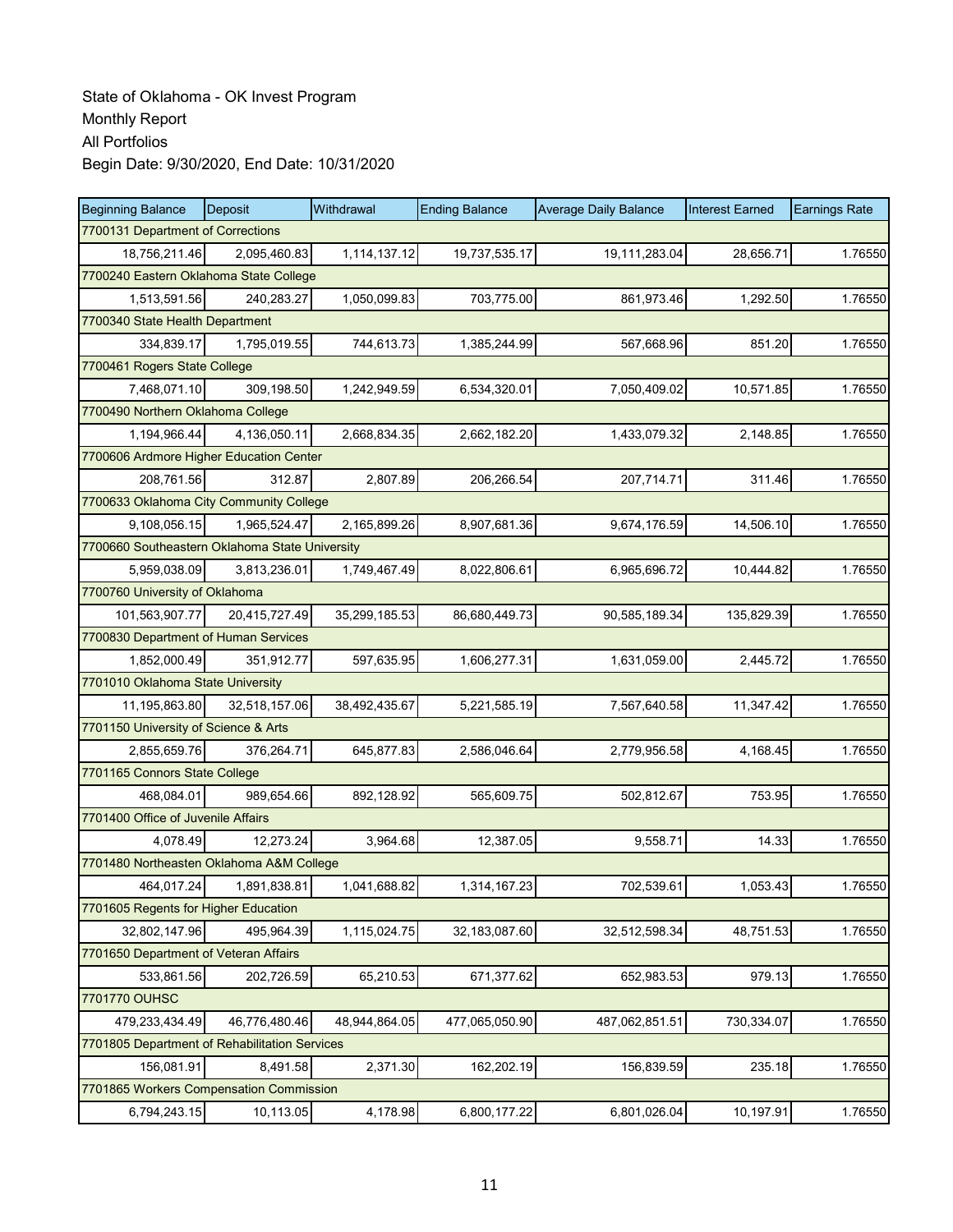| <b>Beginning Balance</b>                       | Deposit      | Withdrawal   | <b>Ending Balance</b> | <b>Average Daily Balance</b> | <b>Interest Earned</b> | <b>Earnings Rate</b> |
|------------------------------------------------|--------------|--------------|-----------------------|------------------------------|------------------------|----------------------|
| 7702120 University of Central Oklahoma         |              |              |                       |                              |                        |                      |
| 12,796,757.53                                  | 10,337.38    | 2,605,168.92 | 10,201,925.99         | 11,103,373.62                | 16,649.13              | 1.76550              |
| 7702650 Department of Veteran Affairs          |              |              |                       |                              |                        |                      |
| 570,671.39                                     | 92,799.04    | 136,697.24   | 526,773.19            | 575,405.64                   | 862.80                 | 1.76550              |
| 7703650 Department of Veteran Affairs          |              |              |                       |                              |                        |                      |
| 508,343.68                                     | 118,791.51   | 125,374.81   | 501,760.38            | 539,108.99                   | 808.38                 | 1.76550              |
| 7704120 University of Central Oklahoma         |              |              |                       |                              |                        |                      |
| 809,162.87                                     | 1,000,775.47 | 1,028,513.43 | 781,424.91            | 368,285.55                   | 552.23                 | 1.76550              |
| 7704650 Department of Veteran Affairs          |              |              |                       |                              |                        |                      |
| 542,053.21                                     | 85,281.61    | 137, 159.24  | 490,175.58            | 535,268.51                   | 802.62                 | 1.76550              |
| 7704865 Workers Compensation Commission        |              |              |                       |                              |                        |                      |
| 21,801.54                                      | 32.44        | 0.00         | 21,833.98             | 21,832.93                    | 32.74                  | 1.76550              |
| 7705505 Northwestern Oklahoma State University |              |              |                       |                              |                        |                      |
| 962.999.89                                     | 2,019.28     | 476,077.68   | 488,941.49            | 738,832.72                   | 1,107.85               | 1.76550              |
| 7705650 Department of Veteran Affairs          |              |              |                       |                              |                        |                      |
| 918,937.64                                     | 62,393.73    | 119,687.65   | 861,643.72            | 870,830.73                   | 1,305.78               | 1.76550              |
| 7705675 Self Insurance Guaranty Fund           |              |              |                       |                              |                        |                      |
| 1,512,884.29                                   | 7,291.46     | 8,904.33     | 1,511,271.42          | 1,512,497.82                 | 2,267.94               | 1.76550              |
| 7705865 Workers Compensation Commission        |              |              |                       |                              |                        |                      |
| 37,771.14                                      | 4,766.11     | 0.00         | 42,537.25             | 41,471.91                    | 62.19                  | 1.76550              |
| 7706452 CMHC, Rep payee account                |              |              |                       |                              |                        |                      |
| 8,377.63                                       | 12.47        | 0.00         | 8,390.10              | 8,389.70                     | 12.58                  | 1.76550              |
| 7706650 Department of Veteran Affairs          |              |              |                       |                              |                        |                      |
| 156,048.83                                     | 15,723.94    | 27,530.80    | 144,241.97            | 151,849.45                   | 227.69                 | 1.76550              |
| 7706750 Tulsa Community College                |              |              |                       |                              |                        |                      |
| 683,384.87                                     | 803.02       | 396,926.41   | 287,261.48            | 472,942.87                   | 709.16                 | 1.76550              |
| 7706865 OK Workers Comp Commission             |              |              |                       |                              |                        |                      |
| 340,080.13                                     | 506.04       | 0.00         | 340,586.17            | 340,569.85                   | 510.67                 | 1.76550              |
| 7707452 CMHC, Rep payee account                |              |              |                       |                              |                        |                      |
| 75,083.01                                      | 25,511.71    | 25,435.38    | 75,159.34             | 81,508.70                    | 122.22                 | 1.76550              |
| 7707585 Department of Public Safety            |              |              |                       |                              |                        |                      |
| 3,792,502.75                                   | 302,245.00   | 751,514.10   | 3,343,233.65          | 3,456,605.04                 | 5,183.06               | 1.76550              |
| 7707605 Regents for Higher Education           |              |              |                       |                              |                        |                      |
| 10,901,831.02                                  | 1,929,472.59 | 1,881,334.95 | 10,949,968.66         | 10,944,044.03                | 16,410.22              | 1.76550              |
| 7707650 Department of Veteran Affairs          |              |              |                       |                              |                        |                      |
| 353,796.90                                     | 51,070.29    | 43,329.73    | 361,537.46            | 366,775.84                   | 549.97                 | 1.76550              |
| 7707865 OK Workers Comp Commission             |              |              |                       |                              |                        |                      |
| 74,573.18                                      | 110.97       | 0.00         | 74,684.15             | 74,680.57                    | 111.98                 | 1.76550              |
| 7708108 Carl Albert State College              |              |              |                       |                              |                        |                      |
| 6,979,340.13                                   | 684,747.84   | 835,529.47   | 6,828,558.50          | 6,971,658.23                 | 10,453.76              | 1.76550              |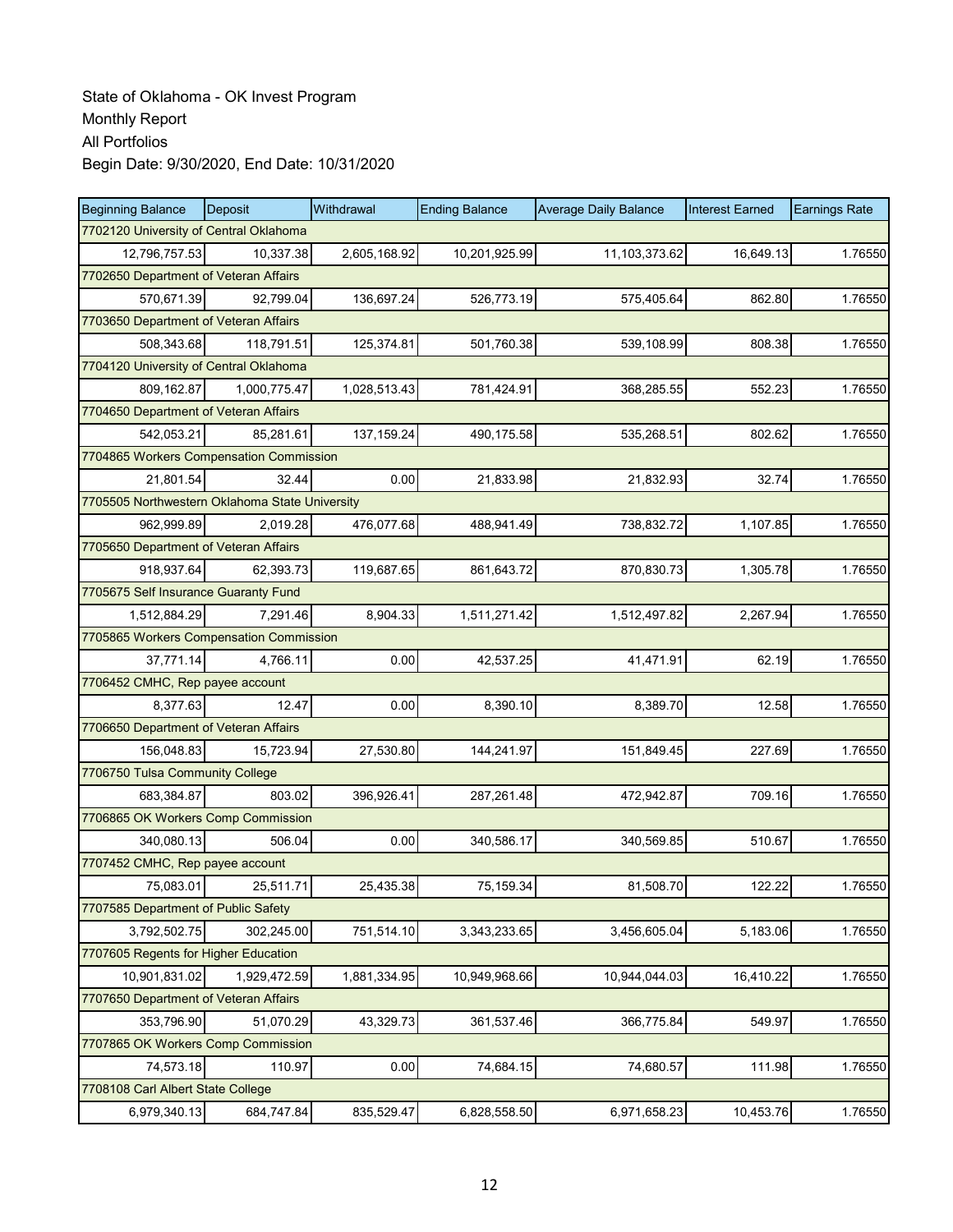| <b>Beginning Balance</b>                     | Deposit      | Withdrawal   | <b>Ending Balance</b> | <b>Average Daily Balance</b> | <b>Interest Earned</b> | <b>Earnings Rate</b> |  |  |
|----------------------------------------------|--------------|--------------|-----------------------|------------------------------|------------------------|----------------------|--|--|
| 7708605 Regents for Higher Education         |              |              |                       |                              |                        |                      |  |  |
| 30.634.73                                    | 51.21        | 4,725.00     | 25,960.94             | 29,160.09                    | 43.72                  | 1.76550              |  |  |
| 7709605 Regents for Higher Education         |              |              |                       |                              |                        |                      |  |  |
| 3,847,944.73                                 | 1,043,861.80 | 877,350.00   | 4,014,456.53          | 4,201,670.05                 | 6,300.26               | 1.76550              |  |  |
| 7710350 Oklahoma Historical Society          |              |              |                       |                              |                        |                      |  |  |
| 1,282,613.94                                 | 1,908.53     | 0.00         | 1,284,522.47          | 1,284,460.90                 | 1,926.01               | 1.76550              |  |  |
| 7710452 Oklahoma Department of Mental Health |              |              |                       |                              |                        |                      |  |  |
| 1,576,790.47                                 | 2,645.46     | 455.15       | 1,578,980.78          | 1,578,997.68                 | 2,367.65               | 1.76550              |  |  |
| 7710605 Regents for Higher Education         |              |              |                       |                              |                        |                      |  |  |
| 1,945,564.68                                 | 76,632.22    | 10,650.00    | 2,011,546.90          | 1,987,808.63                 | 2,980.65               | 1.76550              |  |  |
| 7711185 Corporation Commission               |              |              |                       |                              |                        |                      |  |  |
| 71,933,792.08                                | 1,275.30     | 2,524,631.07 | 69,410,436.31         | 71,445,237.34                | 107,129.69             | 1.76550              |  |  |
| 7711420 Langston University                  |              |              |                       |                              |                        |                      |  |  |
| 359.082.19                                   | 1,805,108.16 | 1,490,358.28 | 673,832.07            | 455,547.47                   | 683.08                 | 1.76550              |  |  |
| 7711452 Griffin Memorial Hospital Rep Payee  |              |              |                       |                              |                        |                      |  |  |
| 89,784.30                                    | 582.96       | 416.78       | 89,950.48             | 89,818.65                    | 134.68                 | 1.76550              |  |  |
| 7711605 Regents for Higher Education         |              |              |                       |                              |                        |                      |  |  |
| 800,096.40                                   | 1,223.86     | 1,200.00     | 800,120.26            | 800,274.33                   | 1,199.98               | 1.76550              |  |  |
| 7712605 Regents for Higher Education         |              |              |                       |                              |                        |                      |  |  |
| 142,436.63                                   | 211.95       | 0.00         | 142,648.58            | 142,641.74                   | 213.89                 | 1.76550              |  |  |
| 7713605 Regents for Higher Education         |              |              |                       |                              |                        |                      |  |  |
| 70,633,453.63                                | 96,472.31    | 0.00         | 70,729,925.94         | 70,726,813.93                | 106,052.44             | 1.76550              |  |  |
| 7714605 Regents for Higher Education         |              |              |                       |                              |                        |                      |  |  |
| 13,624,754.34                                | 184, 135.81  | 0.00         | 13,808,890.15         | 13,744,786.54                | 20,609.84              | 1.76550              |  |  |
| 7715605 Regents for Higher Education         |              |              |                       |                              |                        |                      |  |  |
| 487,458.78                                   | 725.34       | 0.00         | 488,184.12            | 488,160.72                   | 731.98                 | 1.76550              |  |  |
| 7718605 Regents for Higher Education         |              |              |                       |                              |                        |                      |  |  |
| 8,505,037.59                                 | 1,805,619.66 | 1,158,358.37 | 9,152,298.88          | 8,875,402.53                 | 13,308.36              | 1.76550              |  |  |
| 7719605 Regents for Higher Education         |              |              |                       |                              |                        |                      |  |  |
| 37,754.66                                    | 76.16        | 0.00         | 37,830.82             | 37,824.49                    | 56.72                  | 1.76550              |  |  |
| 7723623 Seminole State College               |              |              |                       |                              |                        |                      |  |  |
| 256,337.82                                   | 573,731.77   | 343,245.93   | 486,823.66            | 448,990.18                   | 673.25                 | 1.76550              |  |  |
| 7725100 Cameron University                   |              |              |                       |                              |                        |                      |  |  |
| 3,117,220.64                                 | 296,978.47   | 437,560.19   | 2,976,638.92          | 3,185,022.85                 | 4,775.83               | 1.76550              |  |  |
| 7730230 East Central University              |              |              |                       |                              |                        |                      |  |  |
| 10,739,466.15                                | 1,691,666.26 | 1,495,249.44 | 10,935,882.97         | 10,623,954.81                | 15,930.26              | 1.76550              |  |  |
| 7730830 Department of Human Services         |              |              |                       |                              |                        |                      |  |  |
| 312,040.13                                   | 4,698.00     | 32,718.84    | 284,019.29            | 288,579.86                   | 432.72                 | 1.76550              |  |  |
| 7740605 Regents for Higher Education         |              |              |                       |                              |                        |                      |  |  |
| 18,560,931.32                                | 1,209,077.66 | 4,272,605.31 | 15,497,403.67         | 17,075,842.36                | 25,604.64              | 1.76550              |  |  |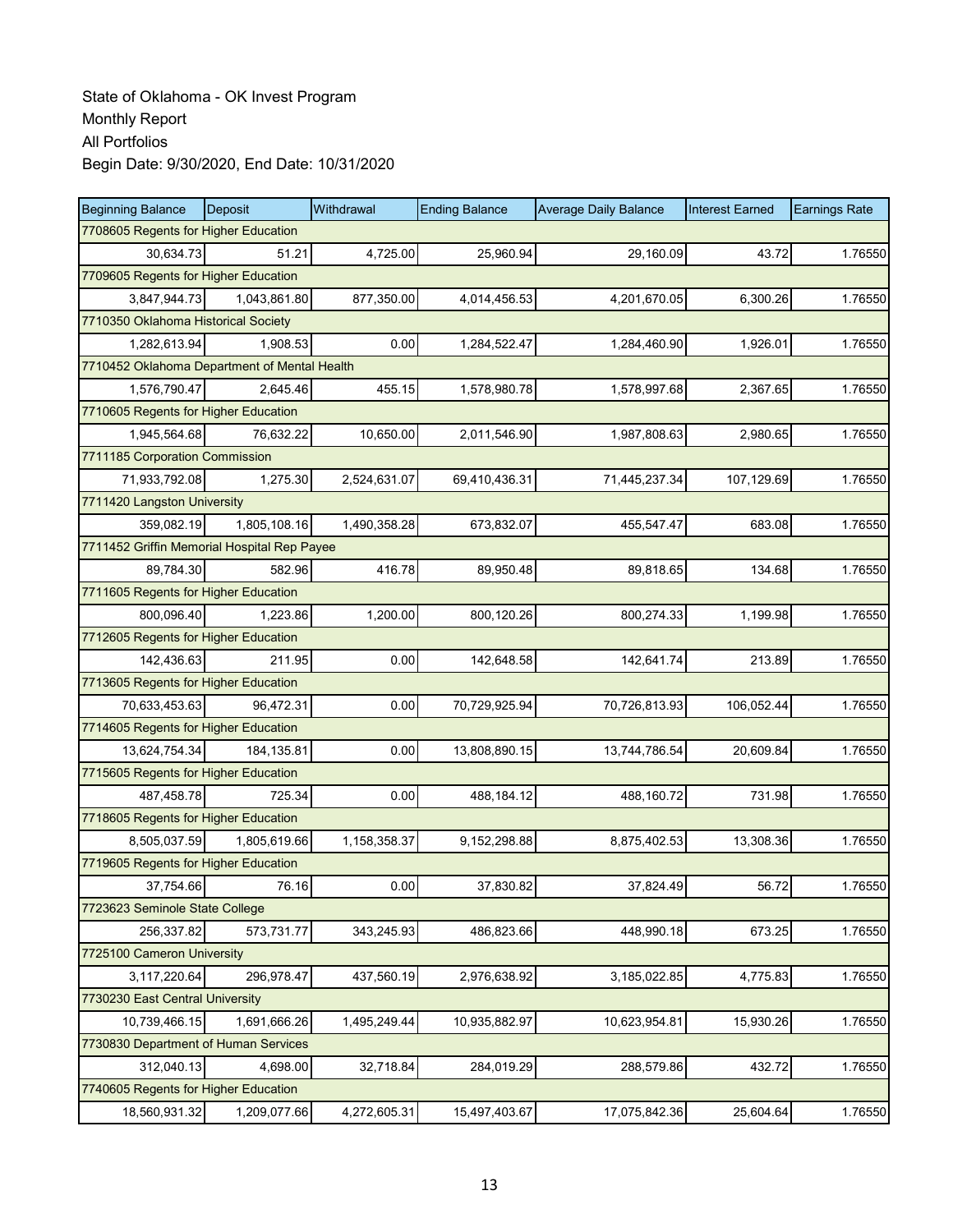| <b>Beginning Balance</b>                       | Deposit      | Withdrawal   | <b>Ending Balance</b> | <b>Average Daily Balance</b> | <b>Interest Earned</b> | <b>Earnings Rate</b> |  |  |
|------------------------------------------------|--------------|--------------|-----------------------|------------------------------|------------------------|----------------------|--|--|
| 7741241 Redlands Community College             |              |              |                       |                              |                        |                      |  |  |
| 1,485,613.39                                   | 419.375.63   | 215,178.00   | 1,689,811.02          | 1,467,451.12                 | 2,200.39               | 1.76550              |  |  |
| 7745605 Regents for Higher Education           |              |              |                       |                              |                        |                      |  |  |
| 913.812.71                                     | 551,812.28   | 592,000.00   | 873,624.99            | 996,977.81                   | 1,494.93               | 1.76550              |  |  |
| 7747470 Murray State College                   |              |              |                       |                              |                        |                      |  |  |
| 4,122,611.22                                   | 2,039,209.19 | 1,925,202.04 | 4,236,618.37          | 4,741,002.72                 | 7,108.97               | 1.76550              |  |  |
| 7750350 Oklahoma Historical Society            |              |              |                       |                              |                        |                      |  |  |
| 975,987.57                                     | 0.00         | 36,435.17    | 939,552.40            | 949,918.05                   | 1,424.37               | 1.76550              |  |  |
| 7750531 Rose State College                     |              |              |                       |                              |                        |                      |  |  |
| 10,664,706.86                                  | 3,746,516.86 | 697, 145.54  | 13,714,078.18         | 13,267,413.99                | 19,894.03              | 1.76550              |  |  |
| 7751485 Northeastern State University          |              |              |                       |                              |                        |                      |  |  |
| 17,661,417.52                                  | 2,852,871.06 | 2,410,778.69 | 18,103,509.89         | 17,633,933.13                | 26,441.48              | 1.76550              |  |  |
| 7752485 Northeastern State University          |              |              |                       |                              |                        |                      |  |  |
| 3,069,888.04                                   | 4.568.00     | 0.00         | 3,074,456.04          | 3,074,308.69                 | 4,609.82               | 1.76550              |  |  |
| 7765665 Southwestern Oklahoma State University |              |              |                       |                              |                        |                      |  |  |
| 5,248,234.54                                   | 232.33       | 753,514.98   | 4,494,951.89          | 4,875,281.93                 | 7,310.32               | 1.76550              |  |  |
| 7790041 Western Oklahoma State University      |              |              |                       |                              |                        |                      |  |  |
| 22,717.26                                      | 18,976.12    | 41,693.38    | 0.00                  | 17,155.20                    | 25.72                  | 1.76550              |  |  |
| 7790230 East Central University                |              |              |                       |                              |                        |                      |  |  |
| 73,890.94                                      | 262.62       | 74,153.56    | 0.00                  | 613.17                       | 0.92                   | 1.76550              |  |  |
| 7790241 Redlands Community College             |              |              |                       |                              |                        |                      |  |  |
| 87,096.87                                      | 184.08       | 47,036.01    | 40,244.94             | 59,951.66                    | 89.90                  | 1.76550              |  |  |
| 7790470 Murray State College                   |              |              |                       |                              |                        |                      |  |  |
| 71,025.27                                      | 14,425.14    | 83,549.53    | 1,900.88              | 17,989.73                    | 26.97                  | 1.76550              |  |  |
| 7790485 Northeastern State University          |              |              |                       |                              |                        |                      |  |  |
| 1,206,766.71                                   | 2,293.59     | 650,293.82   | 558,766.48            | 1,029,527.46                 | 1,543.74               | 1.76550              |  |  |
| 7790490 Northern Oklahoma College              |              |              |                       |                              |                        |                      |  |  |
| 948,537.99                                     | 3,957.32     | 181,264.39   | 771,230.92            | 834,367.41                   | 1,251.11               | 1.76550              |  |  |
| 7790660 Southeastern State University          |              |              |                       |                              |                        |                      |  |  |
| 2,957.00                                       | 8,447.19     | 0.00         | 11,404.19             | 8,291.47                     | 12.43                  | 1.76550              |  |  |
| 7790665 Southwestern Oklahoma State University |              |              |                       |                              |                        |                      |  |  |
| 438,716.84                                     | 692.73       | 374,025.18   | 65,384.39             | 229,230.08                   | 343.72                 | 1.76550              |  |  |
| 7805370 OIFA                                   |              |              |                       |                              |                        |                      |  |  |
| 106.26                                         | 0.16         | 0.00         | 106.42                | 106.41                       | 0.16                   | 1.76550              |  |  |
| 7823740 OCIA 2008B Reserve Fund                |              |              |                       |                              |                        |                      |  |  |
| 676.07                                         | 1.01         | 0.00         | 677.08                | 677.05                       | 1.02                   | 1.76550              |  |  |
| 7845740 OCIA 2008A Sinking Fund                |              |              |                       |                              |                        |                      |  |  |
| 4,794.62                                       | 7.13         | 0.00         | 4,801.75              | 4,801.52                     | 7.20                   | 1.76550              |  |  |
| 7846740 OCIA 2008B Sinking Fund                |              |              |                       |                              |                        |                      |  |  |
| 1,038.41                                       | 1.55         | 0.00         | 1,039.96              | 1,039.91                     | 1.56                   | 1.76550              |  |  |